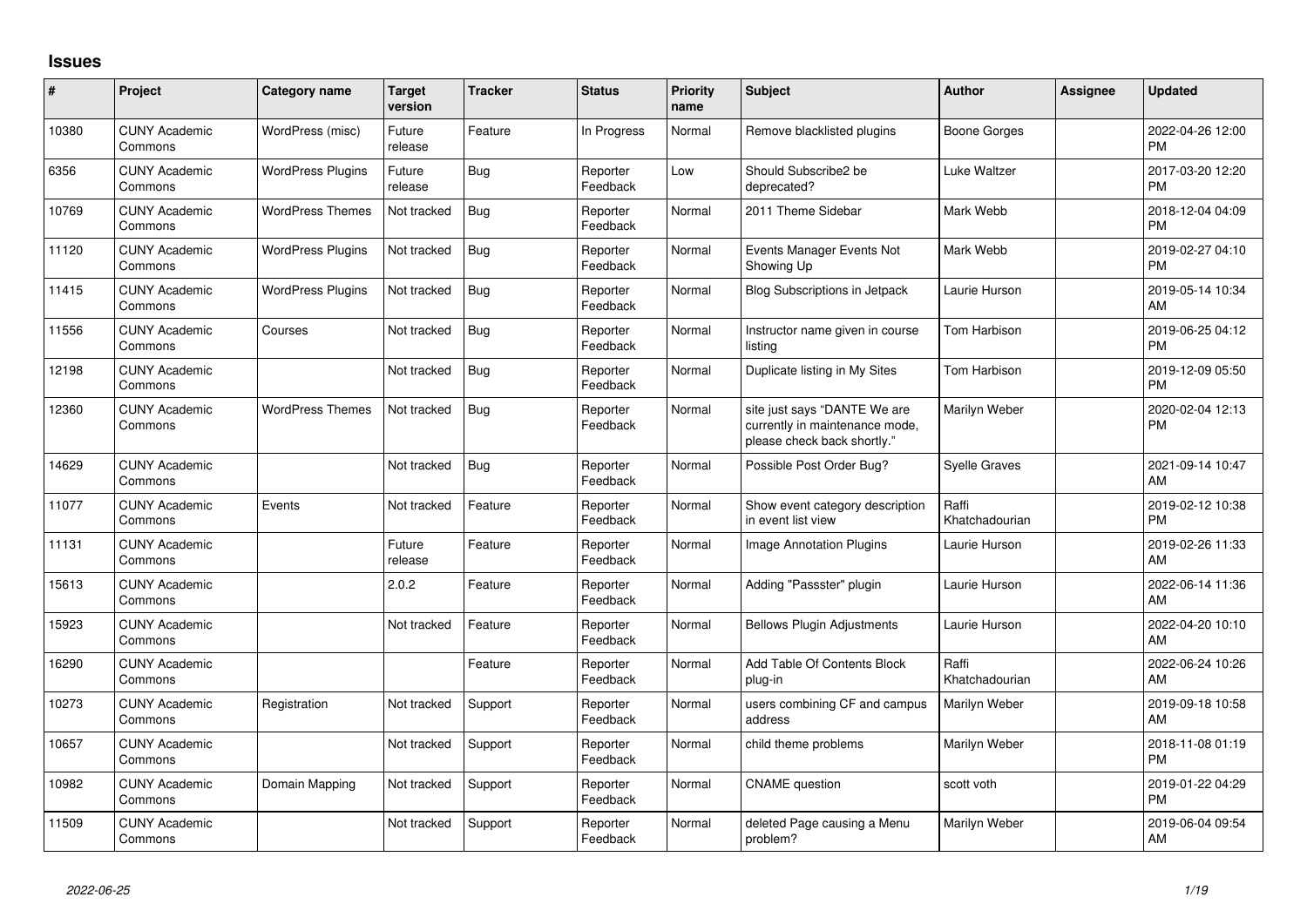| #     | Project                         | <b>Category name</b>     | <b>Target</b><br>version | <b>Tracker</b> | <b>Status</b>        | <b>Priority</b><br>name | <b>Subject</b>                                                    | Author        | <b>Assignee</b> | <b>Updated</b>                |
|-------|---------------------------------|--------------------------|--------------------------|----------------|----------------------|-------------------------|-------------------------------------------------------------------|---------------|-----------------|-------------------------------|
| 11771 | <b>CUNY Academic</b><br>Commons |                          | Not tracked              | Support        | Reporter<br>Feedback | Normal                  | post displays in sections                                         | Marilyn Weber |                 | 2019-08-20 10:34<br>AM        |
| 11787 | <b>CUNY Academic</b><br>Commons |                          | Not tracked              | Support        | Reporter<br>Feedback | Normal                  | automated comments notifications   Marilyn Weber<br>on ZenDesk    |               |                 | 2019-08-26 06:18<br><b>PM</b> |
| 11788 | <b>CUNY Academic</b><br>Commons | <b>WordPress Plugins</b> | Future<br>release        | Support        | Reporter<br>Feedback | Normal                  | Plugin Request - Browse Aloud                                     | scott voth    |                 | 2019-09-24 08:42<br>AM        |
| 12350 | <b>CUNY Academic</b><br>Commons | Blogs (BuddyPress)       | Not tracked              | Support        | Reporter<br>Feedback | Normal                  | URL creation problem                                              | Marilyn Weber |                 | 2020-02-03 11:27<br>AM        |
| 13034 | <b>CUNY Academic</b><br>Commons |                          | Not tracked              | Support        | Reporter<br>Feedback | Normal                  | a site is asking people to join the<br>Commons to get a download  | Marilyn Weber |                 | 2020-07-12 07:23<br>AM        |
| 13255 | <b>CUNY Academic</b><br>Commons |                          | Not tracked              | Support        | Reporter<br>Feedback | Normal                  | Accessibility problems                                            | Marilyn Weber |                 | 2020-09-01 05:48<br><b>PM</b> |
| 13975 | <b>CUNY Academic</b><br>Commons | <b>Social Paper</b>      | Not tracked              | Support        | Reporter<br>Feedback | Normal                  | can't approve comments on<br>Social Paper paper                   | Marilyn Weber |                 | 2021-02-12 09:33<br>AM        |
| 14074 | <b>CUNY Academic</b><br>Commons | WordPress (misc)         | Not tracked              | Support        | Reporter<br>Feedback | Normal                  | page password protection<br>problem                               | Marilyn Weber |                 | 2021-03-02 11:03<br>AM        |
| 14398 | <b>CUNY Academic</b><br>Commons |                          | Not tracked              | Support        | Reporter<br>Feedback | Normal                  | Events plug-in notification<br>problem                            | Marilyn Weber |                 | 2021-05-11 11:21<br>AM        |
| 14538 | <b>CUNY Academic</b><br>Commons |                          | Not tracked              | Support        | Reporter<br>Feedback | Normal                  | <b>Weebly To Commons</b>                                          | Laurie Hurson |                 | 2021-09-14 10:47<br>AM        |
| 14784 | <b>CUNY Academic</b><br>Commons |                          |                          | Support        | Reporter<br>Feedback | Normal                  | User report of logo problem when<br>using Customizer theme        | Marilyn Weber |                 | 2021-09-17 10:25<br>AM        |
| 14842 | <b>CUNY Academic</b><br>Commons |                          | Not tracked              | Support        | Reporter<br>Feedback | Normal                  | Question about widgets and block<br>editor                        | Gina Cherry   |                 | 2021-10-06 03:01<br><b>PM</b> |
| 14900 | <b>CUNY Academic</b><br>Commons |                          | Not tracked              | Support        | Reporter<br>Feedback | Normal                  | previous theme?                                                   | Marilyn Weber |                 | 2021-10-25 10:31<br>AM        |
| 15169 | <b>CUNY Academic</b><br>Commons |                          | 2.0.2                    | Support        | Reporter<br>Feedback | Normal                  | new Prelude website zipfiles for<br>custom theme and other files. | Marilyn Weber |                 | 2022-06-14 11:36<br>AM        |
| 15176 | <b>CUNY Academic</b><br>Commons |                          | Not tracked              | Support        | Reporter<br>Feedback | Normal                  | Archiving Q Writing & Old<br>Wordpress Sites on the Commons       | Laurie Hurson |                 | 2022-02-08 10:28<br>AM        |
| 15260 | <b>CUNY Academic</b><br>Commons |                          |                          | Support        | Reporter<br>Feedback | Normal                  | Diacritical markings   European<br><b>Stages</b>                  | Marilyn Weber |                 | 2022-02-04 08:16<br>AM        |
| 15370 | <b>CUNY Academic</b><br>Commons |                          |                          | Support        | Reporter<br>Feedback | Normal                  | All-in-One Event Calendar?                                        | Marilyn Weber |                 | 2022-02-17 11:03<br>AM        |
| 15655 | <b>CUNY Academic</b><br>Commons |                          | 2.0.2                    | Support        | Reporter<br>Feedback | Normal                  | Event Aggregator plugin?                                          | Marilyn Weber |                 | 2022-06-14 11:36<br>AM        |
| 16099 | <b>CUNY Academic</b><br>Commons |                          |                          | Support        | Reporter<br>Feedback | Normal                  | request for Newsletter Glue                                       | Marilyn Weber |                 | 2022-05-13 12:14<br><b>PM</b> |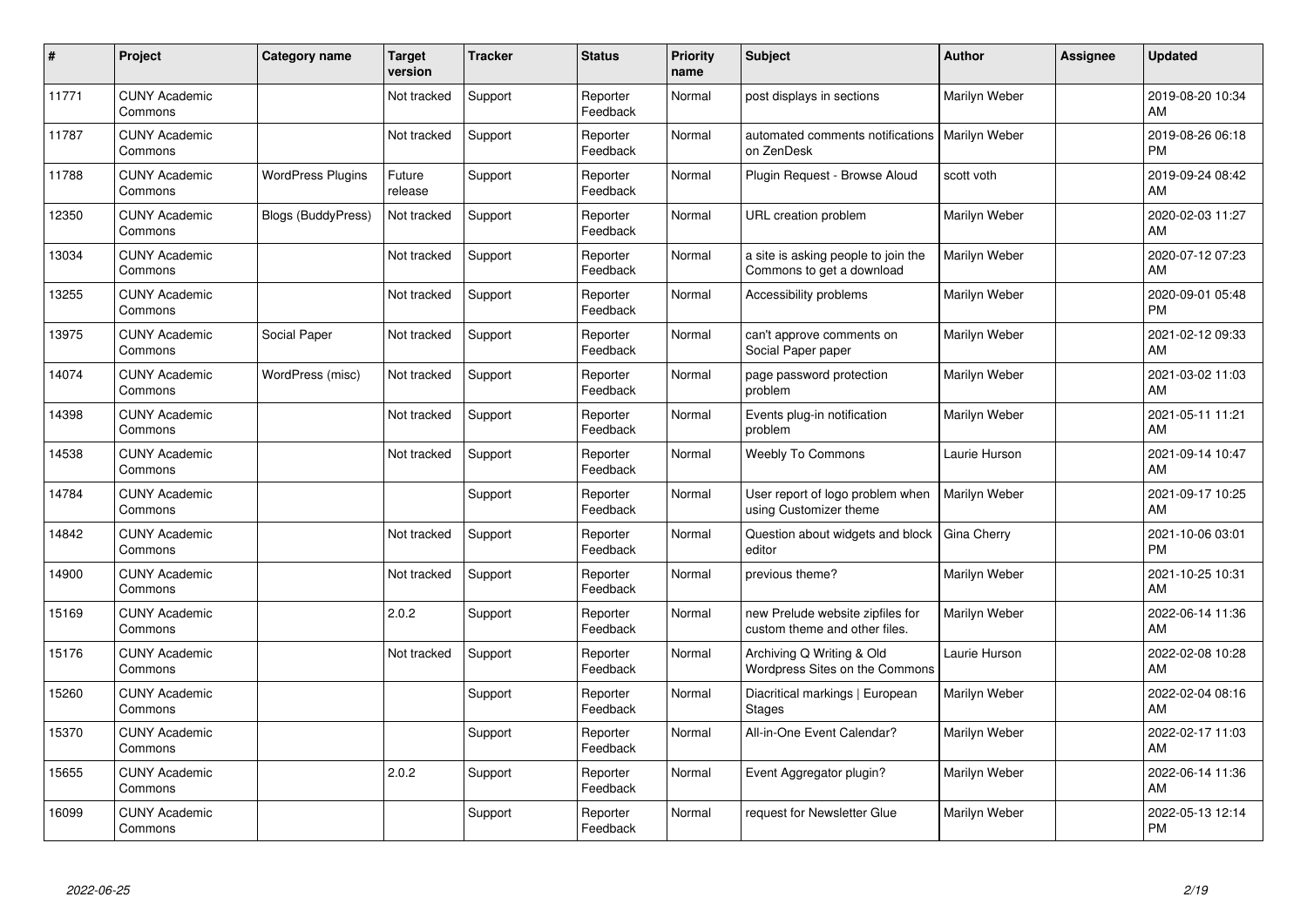| #     | Project                         | <b>Category name</b>     | Target<br>version | <b>Tracker</b> | <b>Status</b> | <b>Priority</b><br>name | <b>Subject</b>                                                                                               | <b>Author</b>           | <b>Assignee</b> | <b>Updated</b>                |
|-------|---------------------------------|--------------------------|-------------------|----------------|---------------|-------------------------|--------------------------------------------------------------------------------------------------------------|-------------------------|-----------------|-------------------------------|
| 13912 | <b>CUNY Academic</b><br>Commons |                          | Not tracked       | Feature        | Hold          | Low                     | posting "missed schedule"                                                                                    | Marilyn Weber           |                 | 2021-02-23 10:46<br>AM        |
| 11848 | <b>CUNY Academic</b><br>Commons |                          | Not tracked       | Support        | Hold          | Normal                  | a Dean of Faculty wants to share<br>a large file                                                             | Marilyn Weber           |                 | 2019-09-24 08:44<br>AM        |
| 12436 | <b>CUNY Academic</b><br>Commons |                          | Not tracked       | Bug            | Assigned      | Normal                  | Nightly system downtime                                                                                      | <b>Boone Gorges</b>     |                 | 2020-08-01 09:30<br>AM        |
| 11519 | <b>CUNY Academic</b><br>Commons |                          | Not tracked       | Support        | Assigned      | Normal                  | comment option not appearing                                                                                 | Marilyn Weber           |                 | 2019-09-24 10:28<br>AM        |
| 5488  | <b>CUNY Academic</b><br>Commons | Social Paper             | Future<br>release | <b>Bug</b>     | <b>New</b>    | Normal                  | Add a "last edited by" field to<br>Social Paper group directories                                            | <b>Boone Gorges</b>     |                 | 2016-04-21 10:05<br><b>PM</b> |
| 6755  | <b>CUNY Academic</b><br>Commons | WordPress (misc)         | Future<br>release | Bug            | New           | Normal                  | Cannot Deactivate Plugin                                                                                     | Laura Kane              |                 | 2016-11-16 01:12<br><b>PM</b> |
| 11024 | <b>CUNY Academic</b><br>Commons | WordPress (misc)         | Future<br>release | <b>Bug</b>     | <b>New</b>    | Normal                  | Subsites should not show "you<br>should update your .htaccess<br>now" notice after permalink<br>setting save | <b>Boone Gorges</b>     |                 | 2019-01-28 01:35<br><b>PM</b> |
| 11392 | <b>CUNY Academic</b><br>Commons |                          | Future<br>release | <b>Bug</b>     | New           | Normal                  | Migrate users away from<br><b>StatPress</b>                                                                  | <b>Boone Gorges</b>     |                 | 2019-04-23 03:53<br><b>PM</b> |
| 12573 | <b>CUNY Academic</b><br>Commons | <b>WordPress Plugins</b> | Future<br>release | Bug            | <b>New</b>    | Normal                  | <b>CommentPress Core Issues</b>                                                                              | scott voth              |                 | 2020-03-24 04:32<br><b>PM</b> |
| 14792 | <b>CUNY Academic</b><br>Commons |                          |                   | Bug            | <b>New</b>    | Normal                  | Inconsistent email notifications<br>from gravity forms                                                       | Raffi<br>Khatchadourian |                 | 2021-10-04 01:50<br><b>PM</b> |
| 14936 | <b>CUNY Academic</b><br>Commons |                          |                   | <b>Bug</b>     | New           | Normal                  | Commons websites blocked by<br>SPS campus network                                                            | Laurie Hurson           |                 | 2021-11-03 03:57<br><b>PM</b> |
| 14940 | <b>CUNY Academic</b><br>Commons |                          |                   | Bug            | New           | Normal                  | Discrepancy between Commons<br>profile "sites" and actual # of sites                                         | Laurie Hurson           |                 | 2021-11-08 11:09<br>AM        |
| 15757 | <b>CUNY Academic</b><br>Commons |                          |                   | Bug            | <b>New</b>    | Normal                  | Members # do not match                                                                                       | Laurie Hurson           |                 | 2022-03-30 04:52<br><b>PM</b> |
| 16255 | <b>CUNY Academic</b><br>Commons | WordPress (misc)         |                   | Bug            | <b>New</b>    | Normal                  | Need to define 'MULTISITE'<br>constant in wp-config.php                                                      | Raymond Hoh             |                 | 2022-06-19 09:31<br>AM        |
| 16294 | <b>CUNY Academic</b><br>Commons |                          |                   | <b>Bug</b>     | New           | Urgent                  | CAC is down                                                                                                  | Raffi<br>Khatchadourian |                 | 2022-06-24 02:36<br><b>PM</b> |
| 364   | <b>CUNY Academic</b><br>Commons | <b>WordPress Plugins</b> | Future<br>release | Feature        | New           | Normal                  | <b>Bulletin Board</b>                                                                                        | Matt Gold               |                 | 2015-01-05 08:50<br>PM        |
| 5199  | <b>CUNY Academic</b><br>Commons | Social Paper             | Future<br>release | Feature        | New           | Normal                  | add tables to the SP editor                                                                                  | Marilyn Weber           |                 | 2016-10-24 11:27<br>AM        |
| 5205  | <b>CUNY Academic</b><br>Commons | Social Paper             | Future<br>release | Feature        | New           | Normal                  | Social Paper folders                                                                                         | Marilyn Weber           |                 | 2016-02-11 10:24<br><b>PM</b> |
| 5489  | <b>CUNY Academic</b><br>Commons | Social Paper             | Future<br>release | Feature        | New           | Normal                  | Asc/desc sorting for Social Paper<br>directories                                                             | <b>Boone Gorges</b>     |                 | 2016-04-21 10:06<br><b>PM</b> |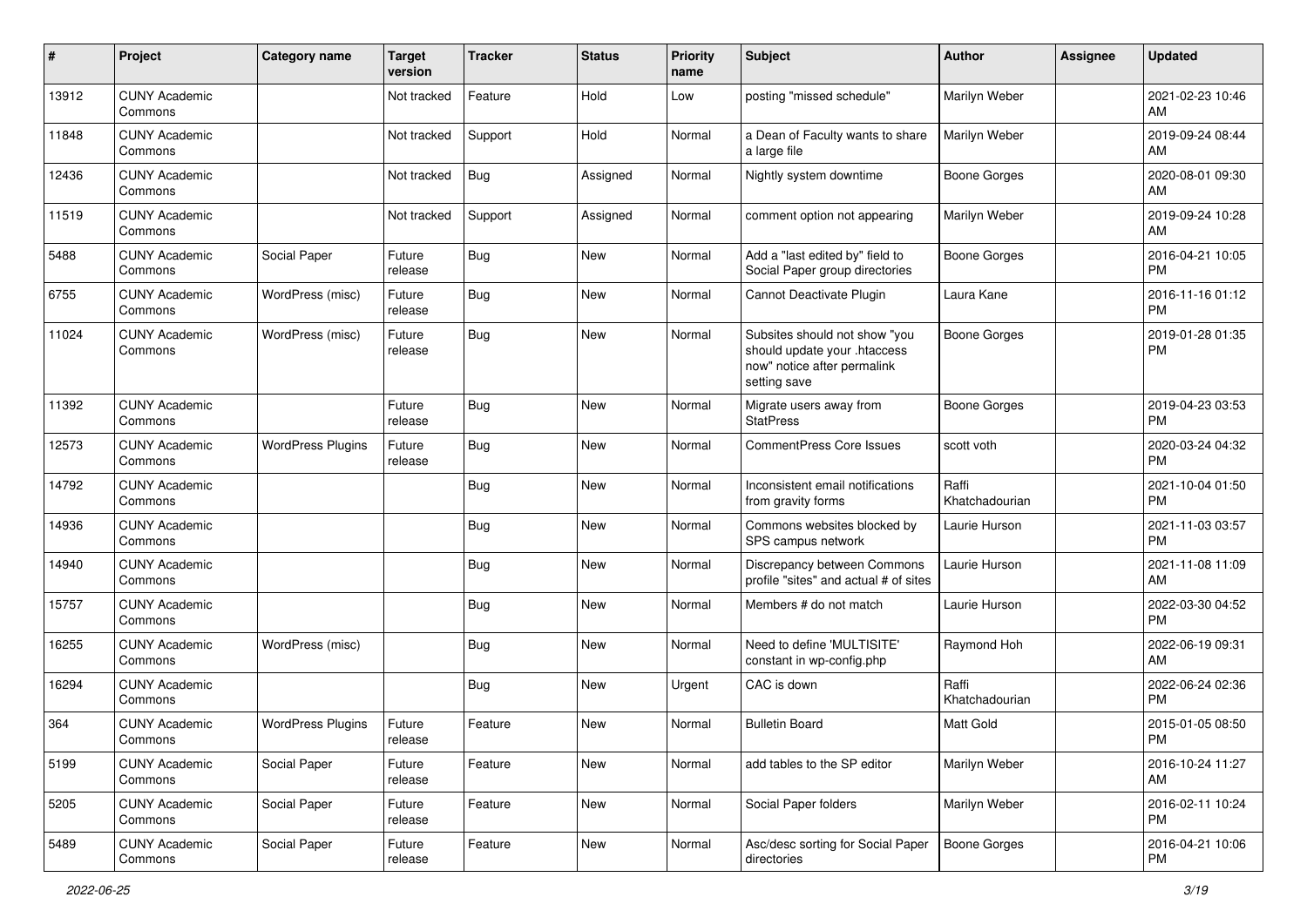| $\pmb{\sharp}$ | Project                         | Category name              | <b>Target</b><br>version | <b>Tracker</b> | <b>Status</b>        | Priority<br>name | <b>Subject</b>                                                                                  | <b>Author</b>       | Assignee          | <b>Updated</b>                |
|----------------|---------------------------------|----------------------------|--------------------------|----------------|----------------------|------------------|-------------------------------------------------------------------------------------------------|---------------------|-------------------|-------------------------------|
| 5992           | <b>CUNY Academic</b><br>Commons | <b>Email Notifications</b> | Future<br>release        | Feature        | <b>New</b>           | Normal           | Changing the From line of<br>autogenerated blog emails                                          | Marilyn Weber       |                   | 2018-09-27 05:19<br><b>PM</b> |
| 6332           | <b>CUNY Academic</b><br>Commons | WordPress (misc)           | Future<br>release        | Feature        | <b>New</b>           | Normal           | Allow uploaded files to be marked<br>as private in an ad hoc way                                | Boone Gorges        |                   | 2016-10-17 11:41<br><b>PM</b> |
| 9720           | <b>CUNY Academic</b><br>Commons | Authentication             | Future<br>release        | Feature        | New                  | Normal           | The Commons should be an<br>oAuth provider                                                      | Boone Gorges        |                   | 2019-03-01 02:04<br><b>PM</b> |
| 11860          | <b>CUNY Academic</b><br>Commons | Registration               | Future<br>release        | Feature        | <b>New</b>           | Normal           | <b>Ensure Students Are Aware They</b><br>Can Use Aliases At Registration                        | scott voth          |                   | 2019-09-24 08:46<br>AM        |
| 13048          | <b>CUNY Academic</b><br>Commons | Shortcodes and<br>embeds   | Future<br>release        | Feature        | <b>New</b>           | Normal           | Jupyter Notebooks support                                                                       | <b>Boone Gorges</b> |                   | 2020-07-14 11:46<br>AM        |
| 13650          | <b>CUNY Academic</b><br>Commons | Group Library              | Future<br>release        | Feature        | New                  | Normal           | Forum Attachments in Group<br>Library                                                           | Laurie Hurson       |                   | 2021-11-19 12:30<br><b>PM</b> |
| 12328          | <b>CUNY Academic</b><br>Commons |                            | Not tracked              | Support        | <b>New</b>           | Normal           | Sign up Code for Non-CUNY<br>Faculty                                                            | Laurie Hurson       |                   | 2020-01-28 10:25<br>AM        |
| 12352          | <b>CUNY Academic</b><br>Commons |                            | Not tracked              | Support        | <b>New</b>           | Normal           | "posts list" page builder block<br>option                                                       | Marilyn Weber       |                   | 2020-02-03 01:29<br><b>PM</b> |
| 14911          | <b>CUNY Academic</b><br>Commons | <b>WordPress Themes</b>    | Not tracked              | Support        | <b>New</b>           | Normal           | Twentytwentyone theme                                                                           | Marilyn Weber       |                   | 2021-10-28 10:37<br>AM        |
| 15045          | <b>CUNY Academic</b><br>Commons |                            |                          | Support        | <b>New</b>           | Normal           | no result for KCeL in the search<br>box on the commons                                          | Marilyn Weber       |                   | 2021-12-10 11:29<br>AM        |
| 15565          | <b>CUNY Academic</b><br>Commons |                            |                          | Support        | <b>New</b>           | Normal           | Events - send updates to an email   Marilyn Weber<br>listserv                                   |                     |                   | 2022-03-10 01:06<br><b>PM</b> |
| 15685          | <b>CUNY Academic</b><br>Commons |                            |                          | Support        | <b>New</b>           | High             | problem with chrome?                                                                            | Marilyn Weber       |                   | 2022-04-25 03:40<br><b>PM</b> |
| 15816          | <b>CUNY Academic</b><br>Commons |                            | Not tracked              | Support        | <b>New</b>           | Normal           | slow loading at SPS                                                                             | Marilyn Weber       |                   | 2022-04-05 01:26<br><b>PM</b> |
| 11843          | <b>CUNY Academic</b><br>Commons | WordPress (misc)           | Future<br>release        | Design/UX      | <b>New</b>           | Normal           | Tweaking the Gutenberg Editor<br>Interface                                                      | Laurie Hurson       |                   | 2022-04-26 12:00<br><b>PM</b> |
| 2576           | <b>NYCDH Community</b><br>Site  |                            |                          | <b>Bug</b>     | Hold                 | Low              | <b>Test Next Button in Javascript</b><br><b>Tutorial Under Activities</b>                       | Mark Newton         | Alex Gil          | 2013-05-18 02:55<br><b>PM</b> |
| 2577           | <b>NYCDH Community</b><br>Site  |                            |                          | Feature        | Assigned             | Low              | Investigate Potential to Add Links<br>to the Forum                                              | Mark Newton         | Alex Gil          | 2013-05-16 09:40<br><b>PM</b> |
| 11968          | JustPublics@365<br>MediaCamp    |                            |                          | Feature        | New                  | Normal           | Nanoscience Retractable Display<br>Unit                                                         | Donald Cherry       | Bonnie<br>Eissner | 2021-02-19 08:50<br>AM        |
| 3419           | <b>CUNY Academic</b><br>Commons | Group Invitations          | 1.6.14                   | Bug            | Testing<br>Required  | Normal           | Neatening the display of<br>messages on group requests                                          | <b>Matt Gold</b>    | Boone<br>Gorges   | 2014-09-01 09:29<br><b>PM</b> |
| 8675           | <b>CUNY Academic</b><br>Commons | <b>User Onboarding</b>     | Future<br>release        | <b>Bug</b>     | Reporter<br>Feedback | Low              | Add new User search screen calls<br>for the input of email address but<br>doesn't work with one | Paul Hebert         | Boone<br>Gorges   | 2017-10-11 11:17<br>AM        |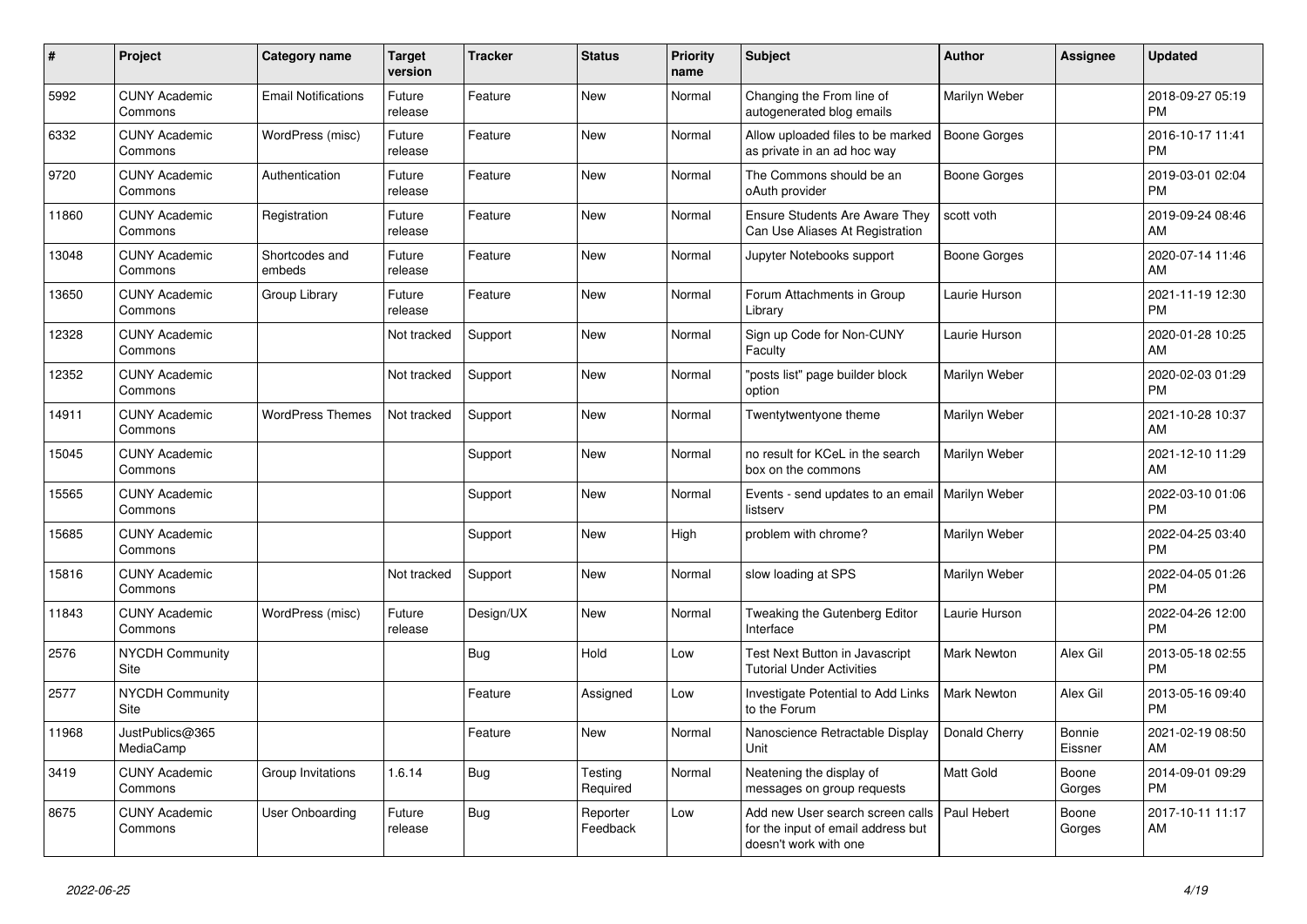| #     | Project                         | <b>Category name</b>       | <b>Target</b><br>version | <b>Tracker</b> | <b>Status</b>        | <b>Priority</b><br>name | <b>Subject</b>                                                     | <b>Author</b>           | <b>Assignee</b> | <b>Updated</b>                |
|-------|---------------------------------|----------------------------|--------------------------|----------------|----------------------|-------------------------|--------------------------------------------------------------------|-------------------------|-----------------|-------------------------------|
| 9289  | <b>CUNY Academic</b><br>Commons | <b>WordPress Plugins</b>   | Future<br>release        | Bug            | Reporter<br>Feedback | Normal                  | <b>Email Users Plugin</b>                                          | Laurie Hurson           | Boone<br>Gorges | 2018-10-24 12:34<br><b>PM</b> |
| 9515  | <b>CUNY Academic</b><br>Commons | <b>WordPress Plugins</b>   | Not tracked              | Bug            | Reporter<br>Feedback | Normal                  | Text to Speech plugin - "More<br>Slowly" checkbox not working      | scott voth              | Boone<br>Gorges | 2018-06-13 02:26<br><b>PM</b> |
| 9979  | <b>CUNY Academic</b><br>Commons | <b>Email Notifications</b> | Not tracked              | <b>Bug</b>     | Reporter<br>Feedback | Normal                  | Reports of slow email activation<br>emails                         | Matt Gold               | Boone<br>Gorges | 2018-08-29 09:40<br><b>PM</b> |
| 10040 | <b>CUNY Academic</b><br>Commons | WordPress (misc)           | Not tracked              | Bug            | Reporter<br>Feedback | Normal                  | User doesn't see full list of themes   Matt Gold                   |                         | Boone<br>Gorges | 2018-07-25 10:12<br>AM        |
| 10678 | <b>CUNY Academic</b><br>Commons |                            | Not tracked              | Bug            | Reporter<br>Feedback | High                    | Newsletter Plugin Not Sending<br><b>Out Newsletters</b>            | Mark Webb               | Boone<br>Gorges | 2019-09-16 09:38<br><b>PM</b> |
| 14483 | <b>CUNY Academic</b><br>Commons | WordPress - Media          | Not tracked              | Bug            | Reporter<br>Feedback | Normal                  | Wordpress PDF Embed Stopped<br>Working after JITP Media Clone      | Patrick DeDauw          | Boone<br>Gorges | 2021-05-20 01:51<br><b>PM</b> |
| 15242 | <b>CUNY Academic</b><br>Commons | Performance                | Not tracked              | <b>Bug</b>     | Reporter<br>Feedback | Normal                  | Slugist site                                                       | Raffi<br>Khatchadourian | Boone<br>Gorges | 2022-02-07 11:14<br>AM        |
| 9947  | <b>CUNY Academic</b><br>Commons | <b>WordPress Plugins</b>   | Future<br>release        | Feature        | Reporter<br>Feedback | Normal                  | Install H5P quiz plugin                                            | Matt Gold               | Boone<br>Gorges | 2018-09-11 11:01<br>AM        |
| 11945 | <b>CUNY Academic</b><br>Commons | Reckoning                  | Future<br>release        | Feature        | Reporter<br>Feedback | Normal                  | Add Comments bubble to<br>Reckoning views                          | <b>Boone Gorges</b>     | Boone<br>Gorges | 2019-11-12 05:14<br><b>PM</b> |
| 12121 | <b>CUNY Academic</b><br>Commons | <b>WordPress Plugins</b>   | 2.0.2                    | Feature        | Reporter<br>Feedback | Normal                  | Embedding H5P Iframes on<br>Commons Site                           | Laurie Hurson           | Boone<br>Gorges | 2022-06-14 11:36<br>AM        |
| 9207  | <b>CUNY Academic</b><br>Commons |                            | Future<br>release        | Support        | Reporter<br>Feedback | Normal                  | display dashboards made in<br>Tableau?                             | Marilyn Weber           | Boone<br>Gorges | 2018-04-10 10:42<br>AM        |
| 9211  | <b>CUNY Academic</b><br>Commons | <b>WordPress Plugins</b>   | Future<br>release        | Support        | Reporter<br>Feedback | Normal                  | Auto-Role Setting in Forum Plugin<br><b>Causing Some Confusion</b> | Luke Waltzer            | Boone<br>Gorges | 2018-03-13 11:44<br>AM        |
| 11386 | <b>CUNY Academic</b><br>Commons | WordPress - Media          | Not tracked              | Support        | Reporter<br>Feedback | Normal                  | disappearing images                                                | scott voth              | Boone<br>Gorges | 2019-05-14 10:32<br>AM        |
| 11449 | <b>CUNY Academic</b><br>Commons | WordPress - Media          | Not tracked              | Support        | Reporter<br>Feedback | Normal                  | Cloning Media Library for JITP<br>from Staging to Production Site  | Patrick DeDauw          | Boone<br>Gorges | 2019-05-13 12:00<br><b>PM</b> |
| 6014  | <b>CUNY Academic</b><br>Commons | Publicity                  | Future<br>release        | Publicity      | Reporter<br>Feedback | Normal                  | Google search listing                                              | Matt Gold               | Boone<br>Gorges | 2016-09-21 03:48<br><b>PM</b> |
| 14504 | <b>CUNY Academic</b><br>Commons |                            | Not tracked              | Publicity      | Reporter<br>Feedback | Normal                  | Adding showcases to home page<br>menu                              | Laurie Hurson           | Boone<br>Gorges | 2022-01-19 03:26<br><b>PM</b> |
| 14113 | <b>CUNY Academic</b><br>Commons | WordPress (misc)           | Future<br>release        | Bug            | Hold                 | Normal                  | Block Editor Not Working on this<br>page - Json error              | scott voth              | Boone<br>Gorges | 2021-03-05 11:01<br>AM        |
| 8756  | <b>CUNY Academic</b><br>Commons | Group Blogs                | Future<br>release        | Feature        | Hold                 | Normal                  | Connect multiple blogs to one<br>group?                            | <b>Matt Gold</b>        | Boone<br>Gorges | 2017-09-30 10:42<br>AM        |
| 16092 | <b>CUNY Academic</b><br>Commons |                            | Future<br>release        | Feature        | Hold                 | Normal                  | Don't show main site in Site<br>search results                     | Boone Gorges            | Boone<br>Gorges | 2022-05-17 03:12<br><b>PM</b> |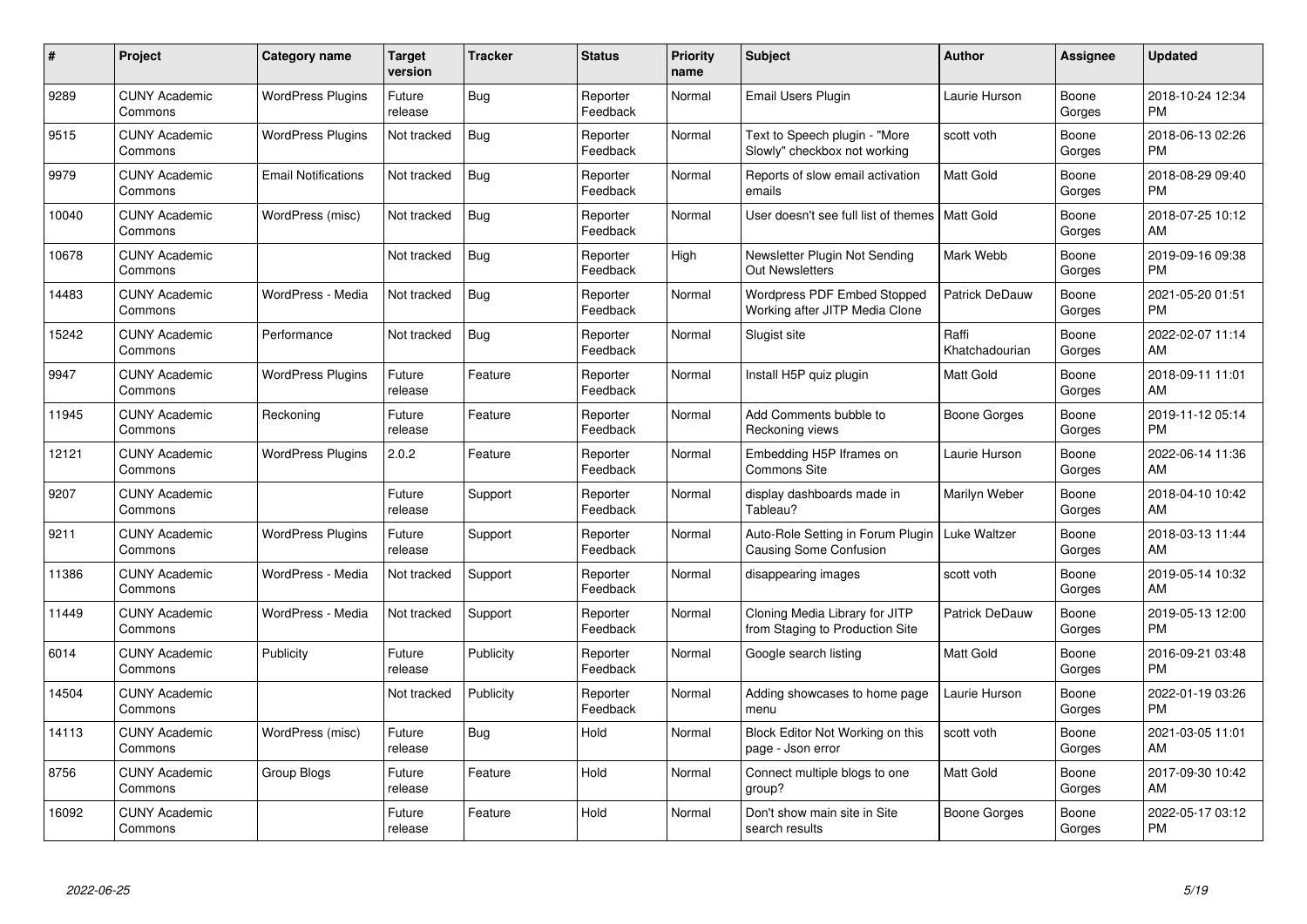| #    | Project                         | Category name            | <b>Target</b><br>version | <b>Tracker</b> | <b>Status</b> | <b>Priority</b><br>name | <b>Subject</b>                                                         | <b>Author</b>       | Assignee        | <b>Updated</b>                |
|------|---------------------------------|--------------------------|--------------------------|----------------|---------------|-------------------------|------------------------------------------------------------------------|---------------------|-----------------|-------------------------------|
| 2618 | <b>NYCDH Community</b><br>Site  |                          |                          | <b>Bug</b>     | Assigned      | Low                     | Mark blogs as spam when created   Matt Gold<br>by users marked as spam |                     | Boone<br>Gorges | 2013-06-09 11:38<br><b>PM</b> |
| 58   | <b>CUNY Academic</b><br>Commons | BuddyPress (misc)        | Future<br>release        | Feature        | Assigned      | Low                     | Make member search sortable by<br>last name                            | Roberta Brody       | Boone<br>Gorges | 2010-08-26 02:38<br><b>PM</b> |
| 287  | <b>CUNY Academic</b><br>Commons | WordPress (misc)         | Future<br>release        | Feature        | Assigned      | Normal                  | Create troubleshooting tool for<br>account sign-up                     | Matt Gold           | Boone<br>Gorges | 2015-11-09 06:17<br><b>PM</b> |
| 377  | <b>CUNY Academic</b><br>Commons | BuddyPress (misc)        | Future<br>release        | Feature        | Assigned      | Normal                  | Like buttons                                                           | Matt Gold           | Boone<br>Gorges | 2010-11-16 05:13<br><b>PM</b> |
| 435  | <b>CUNY Academic</b><br>Commons | BuddyPress (misc)        | Future<br>release        | Feature        | Assigned      | Normal                  | Include Avatar Images in Forum<br><b>Post Notification Emails</b>      | <b>Matt Gold</b>    | Boone<br>Gorges | 2010-12-08 12:40<br><b>PM</b> |
| 500  | <b>CUNY Academic</b><br>Commons | BuddyPress (misc)        | Future<br>release        | Feature        | Assigned      | Normal                  | <b>Export Group Data</b>                                               | Matt Gold           | Boone<br>Gorges | 2010-12-19 12:09<br><b>PM</b> |
| 519  | <b>CUNY Academic</b><br>Commons | <b>BuddyPress Docs</b>   | Future<br>release        | Feature        | Assigned      | Low                     | TOC for individual docs - for new<br>BP "wiki-like" plugin             | scott voth          | Boone<br>Gorges | 2015-11-09 05:54<br><b>PM</b> |
| 554  | <b>CUNY Academic</b><br>Commons | BuddyPress (misc)        | Future<br>release        | Feature        | Assigned      | Normal                  | Add Trackback notifications to<br>site-wide activity feed              | <b>Matt Gold</b>    | Boone<br>Gorges | 2015-11-09 06:19<br>PM        |
| 585  | <b>CUNY Academic</b><br>Commons | Group Forums             | Future<br>release        | Feature        | Assigned      | Normal                  | Merge Forum Topics                                                     | Sarah Morgano       | Boone<br>Gorges | 2011-07-06 04:11<br><b>PM</b> |
| 599  | <b>CUNY Academic</b><br>Commons | BuddyPress (misc)        | Future<br>release        | Feature        | Assigned      | Normal                  | Consider adding rating plugins for<br>BuddyPress/BBPress               | <b>Matt Gold</b>    | Boone<br>Gorges | 2011-08-22 06:50<br><b>PM</b> |
| 618  | <b>CUNY Academic</b><br>Commons | <b>BuddyPress Docs</b>   | Future<br>release        | Feature        | Assigned      | Normal                  | BuddyPress Docs: export formats                                        | <b>Boone Gorges</b> | Boone<br>Gorges | 2015-11-09 05:38<br><b>PM</b> |
| 635  | <b>CUNY Academic</b><br>Commons | BuddyPress (misc)        | Future<br>release        | Feature        | Assigned      | Normal                  | Big Blue Button -<br>Videoconferencing in Groups and<br><b>Blogs</b>   | Matt Gold           | Boone<br>Gorges | 2011-03-14 03:24<br><b>PM</b> |
| 658  | <b>CUNY Academic</b><br>Commons | <b>WordPress Plugins</b> | Future<br>release        | Feature        | Assigned      | Normal                  | Rebulid Sitewide Tag Suggestion                                        | <b>Matt Gold</b>    | Boone<br>Gorges | 2015-01-05 08:47<br><b>PM</b> |
| 1165 | <b>CUNY Academic</b><br>Commons | <b>Email Invitations</b> | Future<br>release        | Feature        | Assigned      | Low                     | Allow saved lists of invitees under<br>Send Invites                    | Boone Gorges        | Boone<br>Gorges | 2015-11-09 06:03<br><b>PM</b> |
| 1417 | <b>CUNY Academic</b><br>Commons | <b>BuddyPress Docs</b>   | Future<br>release        | Feature        | Assigned      | Low                     | Bulk actions for BuddyPress Docs                                       | <b>Boone Gorges</b> | Boone<br>Gorges | 2016-10-17 10:41<br><b>PM</b> |
| 1422 | <b>CUNY Academic</b><br>Commons | <b>BuddyPress Docs</b>   | Future<br>release        | Feature        | Assigned      | Normal                  | Make "created Doc" activity icons<br>non-mini                          | <b>Boone Gorges</b> | Boone<br>Gorges | 2015-11-09 05:48<br><b>PM</b> |
| 1460 | <b>CUNY Academic</b><br>Commons | Analytics                | Future<br>release        | Feature        | Assigned      | Normal                  | Update System Report                                                   | <b>Brian Foote</b>  | Boone<br>Gorges | 2015-11-09 06:13<br><b>PM</b> |
| 1508 | <b>CUNY Academic</b><br>Commons | WordPress (misc)         | Future<br>release        | Feature        | Assigned      | Normal                  | Share login cookies across<br>mapped domains                           | Boone Gorges        | Boone<br>Gorges | 2012-07-02 12:12<br><b>PM</b> |
| 1562 | <b>CUNY Academic</b><br>Commons | <b>WordPress Plugins</b> | Future<br>release        | Feature        | Assigned      | Low                     | Play with NYT Collaborative<br><b>Authoring Tool</b>                   | <b>Matt Gold</b>    | Boone<br>Gorges | 2015-01-05 08:47<br><b>PM</b> |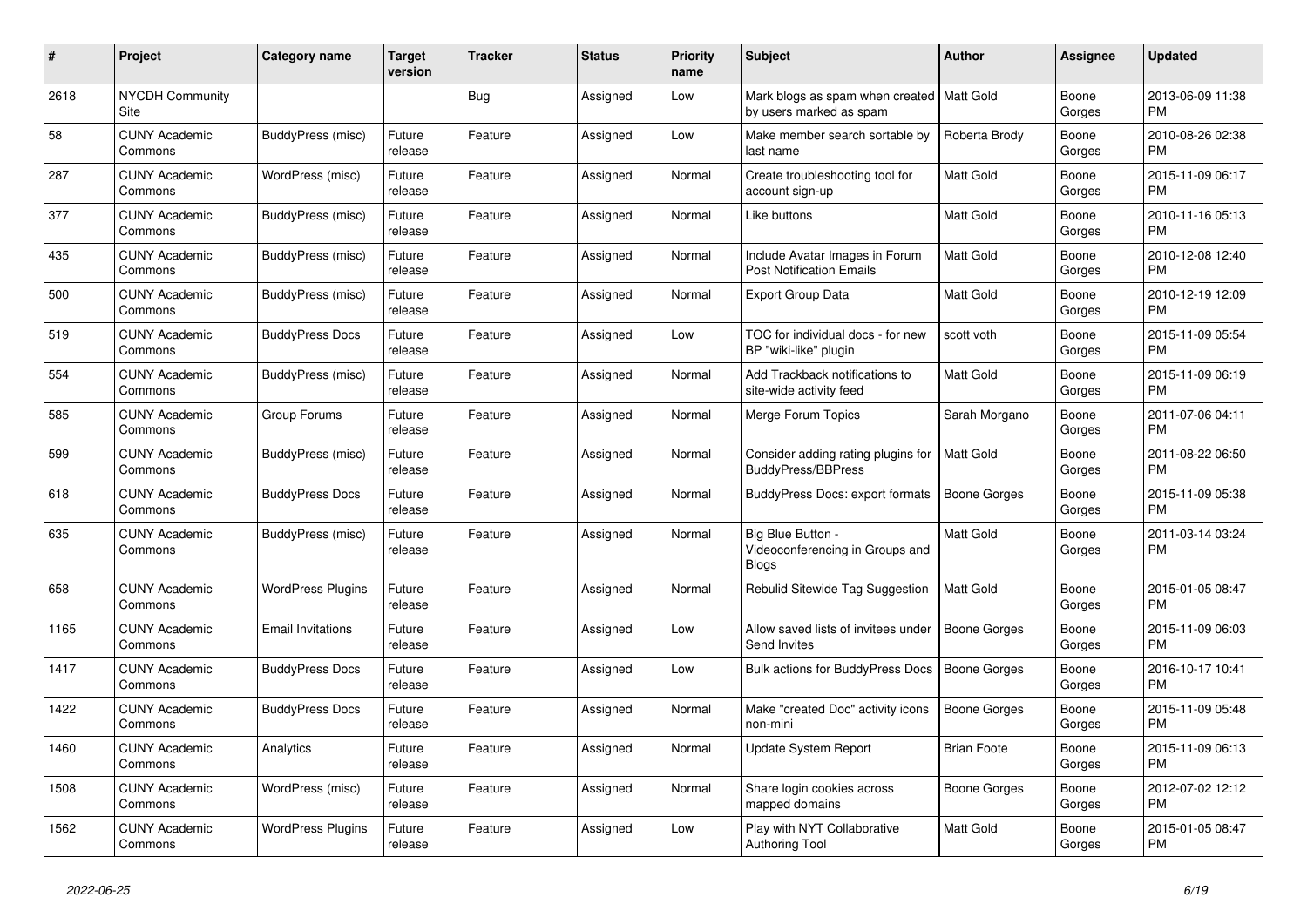| #    | Project                         | <b>Category name</b>           | <b>Target</b><br>version | <b>Tracker</b> | <b>Status</b> | <b>Priority</b><br>name | <b>Subject</b>                                                              | <b>Author</b>       | Assignee        | <b>Updated</b>                |
|------|---------------------------------|--------------------------------|--------------------------|----------------|---------------|-------------------------|-----------------------------------------------------------------------------|---------------------|-----------------|-------------------------------|
| 1744 | <b>CUNY Academic</b><br>Commons | <b>BuddyPress Docs</b>         | Future<br>release        | Feature        | Assigned      | Normal                  | Spreadsheet-style Docs                                                      | Boone Gorges        | Boone<br>Gorges | 2015-11-09 06:13<br><b>PM</b> |
| 1888 | <b>CUNY Academic</b><br>Commons | Home Page                      | Future<br>release        | Feature        | Assigned      | Normal                  | Refactor BP MPO Activity Filter to<br>support proper pagination             | Sarah Morgano       | Boone<br>Gorges | 2014-05-01 07:11<br><b>PM</b> |
| 2013 | <b>CUNY Academic</b><br>Commons | <b>Public Portfolio</b>        | Future<br>release        | Feature        | Assigned      | Low                     | Have Profile Privacy Options<br>show up only for filled-in fields           | Matt Gold           | Boone<br>Gorges | 2015-11-09 06:09<br><b>PM</b> |
| 2223 | <b>CUNY Academic</b><br>Commons | <b>WordPress Plugins</b>       | Future<br>release        | Feature        | Assigned      | Low                     | Add Participad to the CUNY<br><b>Academic Commons</b>                       | <b>Matt Gold</b>    | Boone<br>Gorges | 2014-09-17 10:03<br><b>PM</b> |
| 2325 | <b>CUNY Academic</b><br>Commons | BuddyPress (misc)              | Future<br>release        | Feature        | Assigned      | Low                     | Profile should have separate<br>fields for first/last names                 | local admin         | Boone<br>Gorges | 2015-11-09 06:09<br><b>PM</b> |
| 2523 | <b>CUNY Academic</b><br>Commons | <b>BuddyPress Docs</b>         | Future<br>release        | Feature        | Assigned      | Normal                  | Allow Users to Upload Images to<br><b>BP</b> Docs                           | <b>Matt Gold</b>    | Boone<br>Gorges | 2015-11-09 06:14<br><b>PM</b> |
| 2610 | <b>CUNY Academic</b><br>Commons | Group Invitations              | Future<br>release        | Feature        | Assigned      | Low                     | Request: Custom invitation<br>message to group invites                      | local admin         | Boone<br>Gorges | 2015-11-09 06:13<br><b>PM</b> |
| 3002 | <b>CUNY Academic</b><br>Commons | Search                         | Future<br>release        | Feature        | Assigned      | Normal                  | Overhaul CAC search by using<br>external search appliance                   | Boone Gorges        | Boone<br>Gorges | 2020-07-15 03:05<br><b>PM</b> |
| 3042 | <b>CUNY Academic</b><br>Commons | <b>Public Portfolio</b>        | Future<br>release        | Feature        | Assigned      | Normal                  | Browsing member interests                                                   | <b>Matt Gold</b>    | Boone<br>Gorges | 2015-03-21 09:04<br><b>PM</b> |
| 3080 | <b>CUNY Academic</b><br>Commons | <b>Group Files</b>             | Future<br>release        | Feature        | Assigned      | Low                     | Create a system to keep track of<br>file changes                            | Matt Gold           | Boone<br>Gorges | 2014-02-26 10:04<br><b>PM</b> |
| 3193 | <b>CUNY Academic</b><br>Commons | Group Forums                   | Future<br>release        | Feature        | Assigned      | Normal                  | bbPress 2.x dynamic roles and<br><b>RBE</b>                                 | Boone Gorges        | Boone<br>Gorges | 2014-09-30 01:30<br><b>PM</b> |
| 3220 | <b>CUNY Academic</b><br>Commons | <b>Public Portfolio</b>        | Future<br>release        | Feature        | Assigned      | Normal                  | Add indent/outdent option to<br>Formatting Buttons on Profile<br>Page       | <b>Matt Gold</b>    | Boone<br>Gorges | 2014-05-21 10:39<br><b>PM</b> |
| 3230 | <b>CUNY Academic</b><br>Commons | Internal Tools and<br>Workflow | Not tracked              | Feature        | Assigned      | High                    | Scripts for quicker<br>provisioning/updating of<br>development environments | <b>Boone Gorges</b> | Boone<br>Gorges | 2016-01-26 04:54<br><b>PM</b> |
| 3308 | <b>CUNY Academic</b><br>Commons | Group Invitations              | Future<br>release        | Feature        | Assigned      | Normal                  | Allow members to rescind group<br>invitations                               | <b>Matt Gold</b>    | Boone<br>Gorges | 2015-04-01 08:53<br><b>PM</b> |
| 3475 | <b>CUNY Academic</b><br>Commons | Events                         | Future<br>release        | Feature        | Assigned      | Normal                  | Request to add plugin to<br>streamline room<br>booking/appointment booking  | Naomi Barrettara    | Boone<br>Gorges | 2014-12-01 05:14<br><b>PM</b> |
| 3759 | <b>CUNY Academic</b><br>Commons | WordPress (misc)               | Future<br>release        | Feature        | Assigned      | Normal                  | Review Interface for Adding Users   Matt Gold<br>to Blogs                   |                     | Boone<br>Gorges | 2015-03-24 05:52<br><b>PM</b> |
| 3768 | <b>CUNY Academic</b><br>Commons | <b>Public Portfolio</b>        | Future<br>release        | Feature        | Assigned      | Normal                  | Institutions/Past positions on<br>public portfolios                         | <b>Matt Gold</b>    | Boone<br>Gorges | 2018-04-23 10:44<br>AM        |
| 4053 | <b>CUNY Academic</b><br>Commons | Events                         | Future<br>release        | Feature        | Assigned      | Normal                  | Create new tab for past events                                              | Matt Gold           | Boone<br>Gorges | 2015-05-12 02:10<br><b>PM</b> |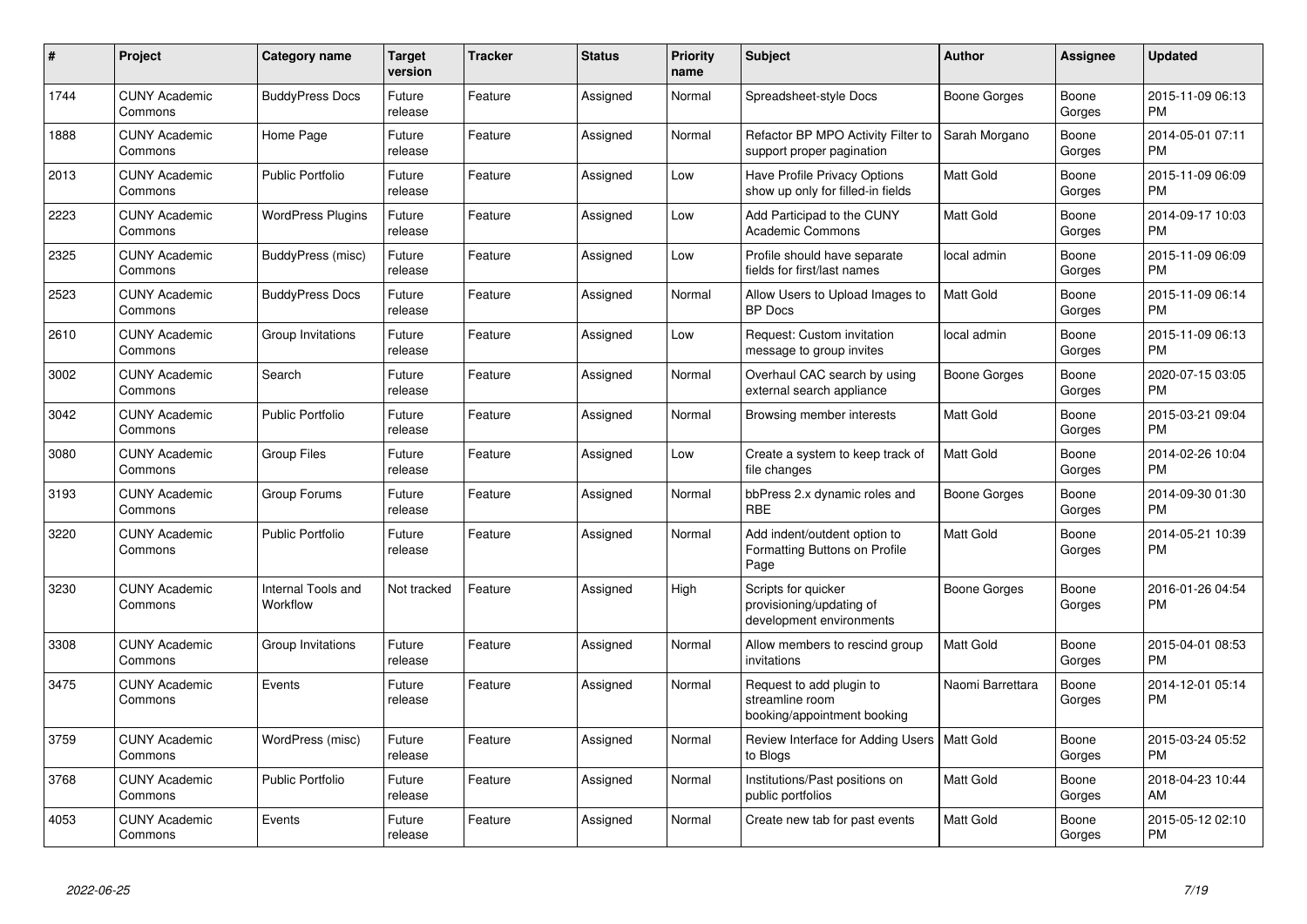| #     | Project                         | <b>Category name</b>       | <b>Target</b><br>version | <b>Tracker</b> | <b>Status</b> | <b>Priority</b><br>name | <b>Subject</b>                                                                             | <b>Author</b>     | Assignee        | <b>Updated</b>                |
|-------|---------------------------------|----------------------------|--------------------------|----------------|---------------|-------------------------|--------------------------------------------------------------------------------------------|-------------------|-----------------|-------------------------------|
| 4238  | <b>CUNY Academic</b><br>Commons | Events                     | Future<br>release        | Feature        | Assigned      | Normal                  | Copy Events to Other Groups?                                                               | <b>Matt Gold</b>  | Boone<br>Gorges | 2015-07-02 10:08<br>AM        |
| 4980  | <b>CUNY Academic</b><br>Commons | Home Page                  | Future<br>release        | Feature        | Assigned      | Normal                  | <b>CAC Featured Content -- Adding</b><br>Randomization                                     | Matt Gold         | Boone<br>Gorges | 2016-12-12 03:01<br><b>PM</b> |
| 5234  | <b>CUNY Academic</b><br>Commons | Membership                 | Future<br>release        | Feature        | Assigned      | Normal                  | Write Unconfirmed patch for WP                                                             | Boone Gorges      | Boone<br>Gorges | 2016-10-24 11:18<br>AM        |
| 5696  | <b>CUNY Academic</b><br>Commons | Events                     | Future<br>release        | Feature        | Assigned      | Normal                  | Events Calendar - display options<br>calendar aggregation                                  | <b>Matt Gold</b>  | Boone<br>Gorges | 2016-10-13 11:44<br>AM        |
| 8836  | <b>CUNY Academic</b><br>Commons | Blogs (BuddyPress)         | Future<br>release        | Feature        | Assigned      | Normal                  | Redesign site launch process                                                               | Matt Gold         | Boone<br>Gorges | 2019-10-03 02:49<br><b>PM</b> |
| 8900  | <b>CUNY Academic</b><br>Commons | Accessibility              | Future<br>release        | Feature        | Assigned      | Normal                  | Look into tools to enforce<br>accessibility in WP environment                              | Matt Gold         | Boone<br>Gorges | 2022-04-26 11:59<br>AM        |
| 8901  | <b>CUNY Academic</b><br>Commons | Accessibility              | Future<br>release        | Feature        | Assigned      | Normal                  | Theme analysis for accessibility                                                           | Matt Gold         | Boone<br>Gorges | 2022-04-26 11:59<br>AM        |
| 9895  | <b>CUNY Academic</b><br>Commons | Onboarding                 | Future<br>release        | Feature        | Assigned      | Normal                  | Add "Accept Invitation"<br>link/button/function to Group<br>and/or Site invitation emails? | Luke Waltzer      | Boone<br>Gorges | 2018-06-07 12:42<br><b>PM</b> |
| 10368 | <b>CUNY Academic</b><br>Commons |                            | Future<br>release        | Feature        | Assigned      | Normal                  | Use ORCID data to populate<br>academic profile page                                        | Stephen Francoeur | Boone<br>Gorges | 2018-09-25 01:53<br><b>PM</b> |
| 15604 | <b>CUNY Academic</b><br>Commons | <b>Email Notifications</b> | Future<br>release        | Feature        | Assigned      | Normal                  | <b>Restructure Commons Group</b><br>Digest Email Messages                                  | Matt Gold         | Boone<br>Gorges | 2022-05-26 10:45<br>AM        |
| 9941  | <b>CUNY Academic</b><br>Commons | Wiki                       | Not tracked              | Support        | Assigned      | Normal                  | Wiki functionality                                                                         | Matt Gold         | Boone<br>Gorges | 2018-06-26 10:57<br>AM        |
| 4903  | <b>CUNY Academic</b><br>Commons | Events                     | Future<br>release        | Design/UX      | Assigned      | Normal                  | Improving visual appearance of<br>event calendars                                          | Matt Gold         | Boone<br>Gorges | 2016-10-13 11:51<br>AM        |
| 7022  | <b>CUNY Academic</b><br>Commons | Announcements              | Future<br>release        | Bug            | <b>New</b>    | Normal                  | Sitewide announcements should<br>be displayed on, and dismissable<br>from, mapped domains  | Boone Gorges      | Boone<br>Gorges | 2018-03-22 10:18<br>AM        |
| 7663  | <b>CUNY Academic</b><br>Commons | Social Paper               | Future<br>release        | <b>Bug</b>     | <b>New</b>    | Normal                  | Social Paper notifications not<br>formatted correctly on secondary<br>sites                | Boone Gorges      | Boone<br>Gorges | 2018-04-16 03:52<br><b>PM</b> |
| 7981  | <b>CUNY Academic</b><br>Commons | Social Paper               | Future<br>release        | Bug            | <b>New</b>    | Normal                  | Social Paper comments should<br>not go to spam                                             | Luke Waltzer      | Boone<br>Gorges | 2018-04-16 03:52<br><b>PM</b> |
| 9926  | <b>CUNY Academic</b><br>Commons | <b>WordPress Plugins</b>   | Future<br>release        | <b>Bug</b>     | <b>New</b>    | Normal                  | twitter-mentions-as-comments<br>cron jobs can run long                                     | Boone Gorges      | Boone<br>Gorges | 2018-10-24 12:34<br><b>PM</b> |
| 10794 | <b>CUNY Academic</b><br>Commons | Performance                | Not tracked              | <b>Bug</b>     | <b>New</b>    | Normal                  | Memcached connection<br>occasionally breaks                                                | Boone Gorges      | Boone<br>Gorges | 2018-12-06 03:30<br><b>PM</b> |
| 12438 | <b>CUNY Academic</b><br>Commons | Courses                    | Not tracked              | <b>Bug</b>     | <b>New</b>    | Normal                  | Site appearing twice                                                                       | Laurie Hurson     | Boone<br>Gorges | 2020-02-18 01:34<br>PM        |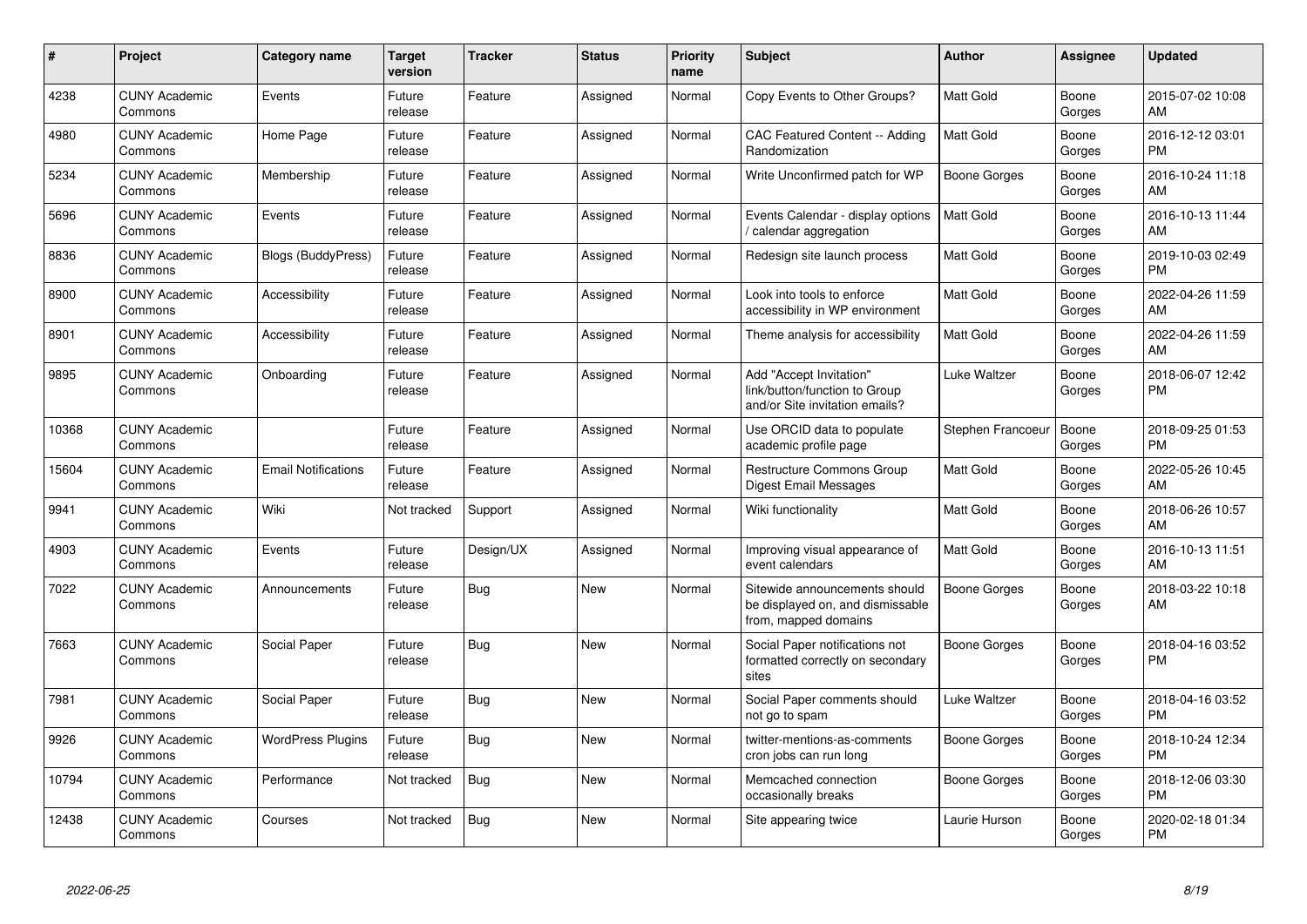| $\pmb{\sharp}$ | Project                         | <b>Category name</b>       | <b>Target</b><br>version | <b>Tracker</b> | <b>Status</b> | <b>Priority</b><br>name | Subject                                                                             | <b>Author</b>  | <b>Assignee</b> | <b>Updated</b>                |
|----------------|---------------------------------|----------------------------|--------------------------|----------------|---------------|-------------------------|-------------------------------------------------------------------------------------|----------------|-----------------|-------------------------------|
| 13949          | <b>CUNY Academic</b><br>Commons |                            | Not tracked              | <b>Bug</b>     | <b>New</b>    | Normal                  | Continued debugging of runaway<br>MySQL connections                                 | Matt Gold      | Boone<br>Gorges | 2021-09-14 10:42<br>AM        |
| 14908          | <b>CUNY Academic</b><br>Commons | Performance                |                          | <b>Bug</b>     | <b>New</b>    | Normal                  | Stale object cache on cdev                                                          | Raymond Hoh    | Boone<br>Gorges | 2021-12-07 09:45<br>AM        |
| 14987          | <b>CUNY Academic</b><br>Commons | <b>WordPress Plugins</b>   | Future<br>release        | Bug            | New           | Normal                  | Elementor update causes<br>database freeze-up                                       | Boone Gorges   | Boone<br>Gorges | 2021-11-29 12:02<br><b>PM</b> |
| 16199          | <b>CUNY Academic</b><br>Commons | <b>Directories</b>         | 2.0.2                    | <b>Bug</b>     | <b>New</b>    | Normal                  | Removed "Semester" Filter from<br><b>Courses Directory</b>                          | Laurie Hurson  | Boone<br>Gorges | 2022-06-14 11:36<br>AM        |
| 1166           | <b>CUNY Academic</b><br>Commons | <b>Email Invitations</b>   | Future<br>release        | Feature        | <b>New</b>    | Low                     | Better organizational tools for<br>Sent Invites                                     | Boone Gorges   | Boone<br>Gorges | 2015-11-09 06:02<br><b>PM</b> |
| 1167           | <b>CUNY Academic</b><br>Commons | <b>Email Invitations</b>   | Future<br>release        | Feature        | New           | Low                     | Allow email invitations to be<br>resent                                             | Boone Gorges   | Boone<br>Gorges | 2015-11-12 12:53<br>AM        |
| 2753           | <b>CUNY Academic</b><br>Commons | <b>Public Portfolio</b>    | Future<br>release        | Feature        | <b>New</b>    | Normal                  | Create actual actual tagification in<br>academic interests and other<br>fields      | Micki Kaufman  | Boone<br>Gorges | 2015-01-05 08:52<br><b>PM</b> |
| 3048           | <b>CUNY Academic</b><br>Commons | <b>Public Portfolio</b>    | Future<br>release        | Feature        | <b>New</b>    | Low                     | Images for rich text profile fields                                                 | Boone Gorges   | Boone<br>Gorges | 2014-02-19 12:56<br><b>PM</b> |
| 3580           | <b>CUNY Academic</b><br>Commons | Group Blogs                | Future<br>release        | Feature        | <b>New</b>    | Normal                  | Multiple blogs per group                                                            | Boone Gorges   | Boone<br>Gorges | 2018-02-20 02:02<br><b>PM</b> |
| 3615           | <b>CUNY Academic</b><br>Commons | Redmine                    | Not tracked              | Feature        | <b>New</b>    | Low                     | Create Redmine issues via email                                                     | Dominic Giglio | Boone<br>Gorges | 2017-11-16 11:36<br>AM        |
| 4481           | <b>CUNY Academic</b><br>Commons | Events                     | Future<br>release        | Feature        | <b>New</b>    | Normal                  | Group admins/mods should have<br>the ability to unlink an event from<br>the group   | Boone Gorges   | Boone<br>Gorges | 2017-04-24 03:53<br><b>PM</b> |
| 5052           | <b>CUNY Academic</b><br>Commons | Social Paper               | Future<br>release        | Feature        | <b>New</b>    | Low                     | Sentence by sentence or line by<br>line comments (SP suggestion #3)                 | Marilyn Weber  | Boone<br>Gorges | 2016-02-11 10:24<br><b>PM</b> |
| 6389           | <b>CUNY Academic</b><br>Commons | <b>BuddyPress Docs</b>     | Future<br>release        | Feature        | New           | Low                     | Make Discussion Area Visible<br>When Editing a Doc                                  | Luke Waltzer   | Boone<br>Gorges | 2016-10-21 04:16<br><b>PM</b> |
| 8835           | <b>CUNY Academic</b><br>Commons | <b>Blogs (BuddyPress)</b>  | Future<br>release        | Feature        | <b>New</b>    | Normal                  | Extend cuny is shortlinks to sites                                                  | Luke Waltzer   | Boone<br>Gorges | 2022-04-26 11:59<br>AM        |
| 10226          | <b>CUNY Academic</b><br>Commons | Courses                    | Future<br>release        | Feature        | <b>New</b>    | Normal                  | Add "My Courses" to drop down<br>list                                               | scott voth     | Boone<br>Gorges | 2021-11-19 12:42<br><b>PM</b> |
| 11531          | <b>CUNY Academic</b><br>Commons | Events                     | Future<br>release        | Feature        | <b>New</b>    | Normal                  | Main Events calendar should<br>include non-public events that<br>user has access to | scott voth     | Boone<br>Gorges | 2019-06-11 10:00<br>AM        |
| 12042          | <b>CUNY Academic</b><br>Commons | <b>Email Notifications</b> | Future<br>release        | Feature        | <b>New</b>    | Normal                  | Improved error logging for BPGES   Boone Gorges<br>send queue                       |                | Boone<br>Gorges | 2021-11-19 12:25<br><b>PM</b> |
| 12091          | <b>CUNY Academic</b><br>Commons | <b>Group Files</b>         | Future<br>release        | Feature        | <b>New</b>    | Normal                  | Improved pre-upload file<br>validation for bp-group-documents                       | Boone Gorges   | Boone<br>Gorges | 2019-11-14 01:21<br><b>PM</b> |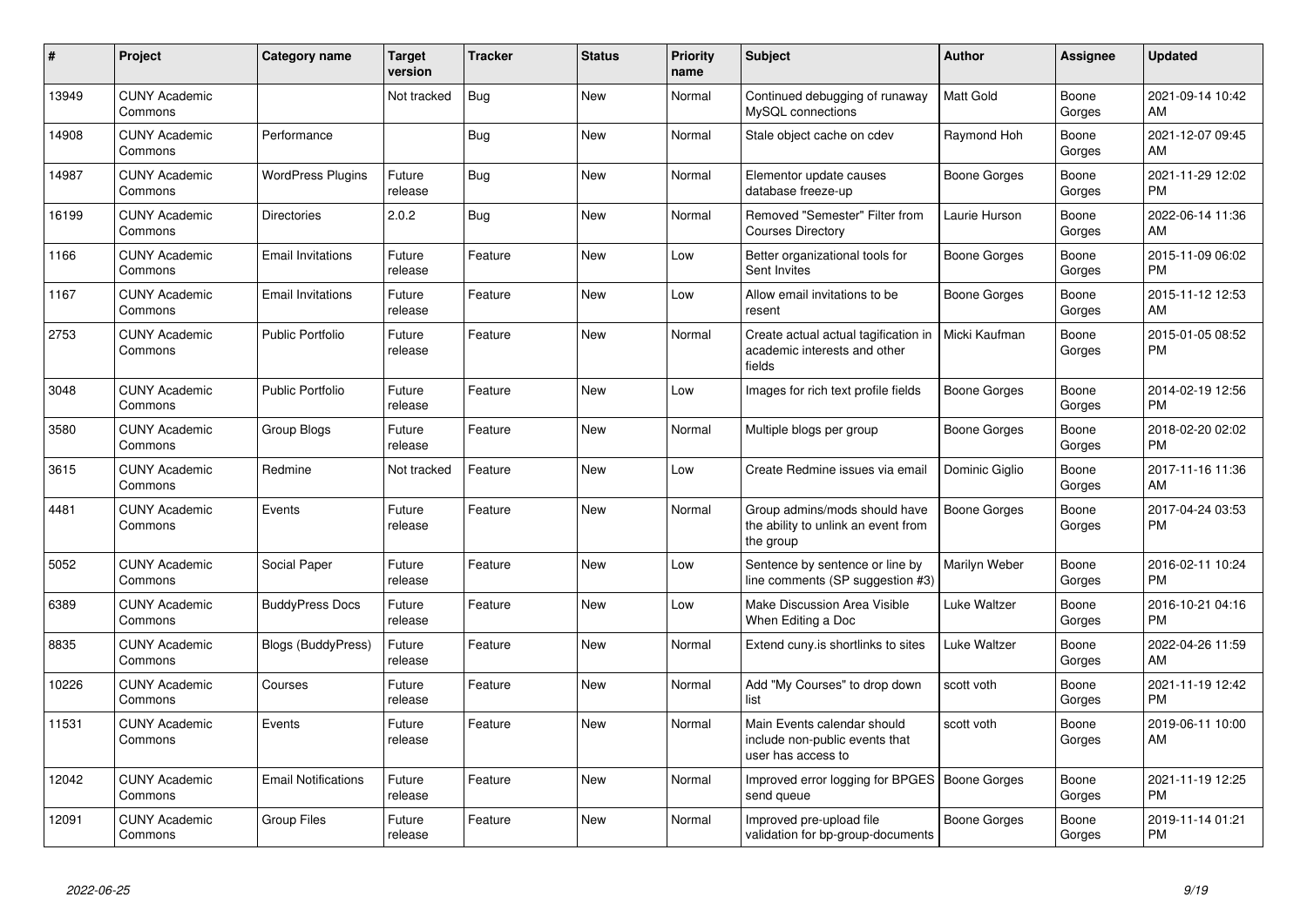| #     | Project                         | <b>Category name</b>    | <b>Target</b><br>version | <b>Tracker</b> | <b>Status</b>        | <b>Priority</b><br>name | <b>Subject</b>                                                                                | Author                  | Assignee        | <b>Updated</b>                |
|-------|---------------------------------|-------------------------|--------------------------|----------------|----------------------|-------------------------|-----------------------------------------------------------------------------------------------|-------------------------|-----------------|-------------------------------|
| 12911 | <b>CUNY Academic</b><br>Commons |                         | Not tracked              | Feature        | <b>New</b>           | Normal                  | Block access to xmlrpc.php based<br>on User-Agent                                             | <b>Boone Gorges</b>     | Boone<br>Gorges | 2020-06-09 05:12<br><b>PM</b> |
| 13370 | <b>CUNY Academic</b><br>Commons | Group Library           | Future<br>release        | Feature        | <b>New</b>           | Normal                  | Library bulk deletion and folder<br>editing                                                   | Colin McDonald          | Boone<br>Gorges | 2020-10-13 10:41<br>AM        |
| 13466 | <b>CUNY Academic</b><br>Commons | Cavalcade               | Future<br>release        | Feature        | New                  | Normal                  | Automated cleanup for duplicate<br>Cavalcade tasks                                            | <b>Boone Gorges</b>     | Boone<br>Gorges | 2020-10-13 05:24<br><b>PM</b> |
| 13835 | <b>CUNY Academic</b><br>Commons | WordPress (misc)        | Future<br>release        | Feature        | <b>New</b>           | Normal                  | Allow OneSearch widget to have<br>'CUNY' as campus                                            | Boone Gorges            | Boone<br>Gorges | 2021-11-19 12:39<br><b>PM</b> |
| 14184 | <b>CUNY Academic</b><br>Commons | <b>Public Portfolio</b> | Future<br>release        | Feature        | <b>New</b>           | Normal                  | Centralized mechanism for storing<br>Campus affiliations                                      | <b>Boone Gorges</b>     | Boone<br>Gorges | 2022-01-04 11:35<br>AM        |
| 14309 | <b>CUNY Academic</b><br>Commons | Group Library           | Future<br>release        | Feature        | <b>New</b>           | Normal                  | Better handling of<br>bp_group_document file<br>download attempts when file is<br>not present | <b>Boone Gorges</b>     | Boone<br>Gorges | 2021-11-19 12:28<br><b>PM</b> |
| 15883 | <b>CUNY Academic</b><br>Commons |                         | 2.1.0                    | Feature        | <b>New</b>           | Normal                  | Release BPGES update                                                                          | <b>Boone Gorges</b>     | Boone<br>Gorges | 2022-05-26 10:39<br>AM        |
| 11496 | <b>CUNY Academic</b><br>Commons | <b>Public Portfolio</b> | 1.15.2                   | Support        | <b>New</b>           | Normal                  | Replace Twitter Icon on Member<br>Portfolio page                                              | scott voth              | Boone<br>Gorges | 2019-06-06 01:03<br>PM        |
| 15767 | <b>CUNY Academic</b><br>Commons | WordPress (misc)        |                          | Support        | New                  | Normal                  | Site loading slowly                                                                           | scott voth              | Boone<br>Gorges | 2022-04-04 08:56<br><b>PM</b> |
| 4592  | <b>CUNY Academic</b><br>Commons | Events                  | Future<br>release        | Design/UX      | <b>New</b>           | Normal                  | Event Creation - Venue Dropdown<br>Slow                                                       | Samantha Raddatz        | Boone<br>Gorges | 2015-09-14 04:56<br><b>PM</b> |
| 5182  | <b>CUNY Academic</b><br>Commons | Social Paper            | Future<br>release        | Design/UX      | <b>New</b>           | Normal                  | "Publishing" a private paper on<br>social paper?                                              | Raffi<br>Khatchadourian | Boone<br>Gorges | 2016-10-13 04:12<br><b>PM</b> |
| 15210 | <b>CUNY Academic</b><br>Commons | Analytics               | Not tracked              | Design/UX      | New                  | Normal                  | Google Analytics improvements                                                                 | Colin McDonald          | Boone<br>Gorges | 2022-05-24 10:47<br>AM        |
| 1544  | <b>CUNY Academic</b><br>Commons | Groups (misc)           | Future<br>release        | Feature        | Reporter<br>Feedback | Normal                  | Group Filtering and Sorting                                                                   | Matt Gold               | Chris Stein     | 2019-03-01 02:25<br><b>PM</b> |
| 5827  | <b>CUNY Academic</b><br>Commons | <b>Public Portfolio</b> | Future<br>release        | <b>Bug</b>     | Assigned             | Normal                  | Academic Interests square<br>bracket links not working                                        | scott voth              | Chris Stein     | 2016-08-11 11:59<br><b>PM</b> |
| 365   | <b>CUNY Academic</b><br>Commons | WordPress (misc)        | Future<br>release        | Feature        | Assigned             | Normal                  | <b>Create Mouseover Tooltips</b><br>throughout Site                                           | Matt Gold               | Chris Stein     | 2015-11-09 06:18<br><b>PM</b> |
| 2754  | <b>CUNY Academic</b><br>Commons | Design                  | Future<br>release        | Feature        | Assigned             | Normal                  | Determine strategy for CAC logo<br>handling in top header                                     | Micki Kaufman           | Chris Stein     | 2015-01-05 08:53<br>PM        |
| 2832  | <b>CUNY Academic</b><br>Commons | <b>Public Portfolio</b> | Future<br>release        | Feature        | Assigned             | Normal                  | Improve interface for (not)<br>auto-linking profile fields                                    | Boone Gorges            | Chris Stein     | 2015-01-05 08:52<br><b>PM</b> |
| 2881  | <b>CUNY Academic</b><br>Commons | <b>Public Portfolio</b> | Future<br>release        | Feature        | Assigned             | Normal                  | Redesign the UX for Profiles                                                                  | Chris Stein             | Chris Stein     | 2016-10-13 12:45<br>PM        |
| 3330  | <b>CUNY Academic</b><br>Commons | My Commons              | Future<br>release        | Feature        | Assigned             | Normal                  | "Commons Information" tool                                                                    | Boone Gorges            | Chris Stein     | 2014-09-22 08:46<br>PM        |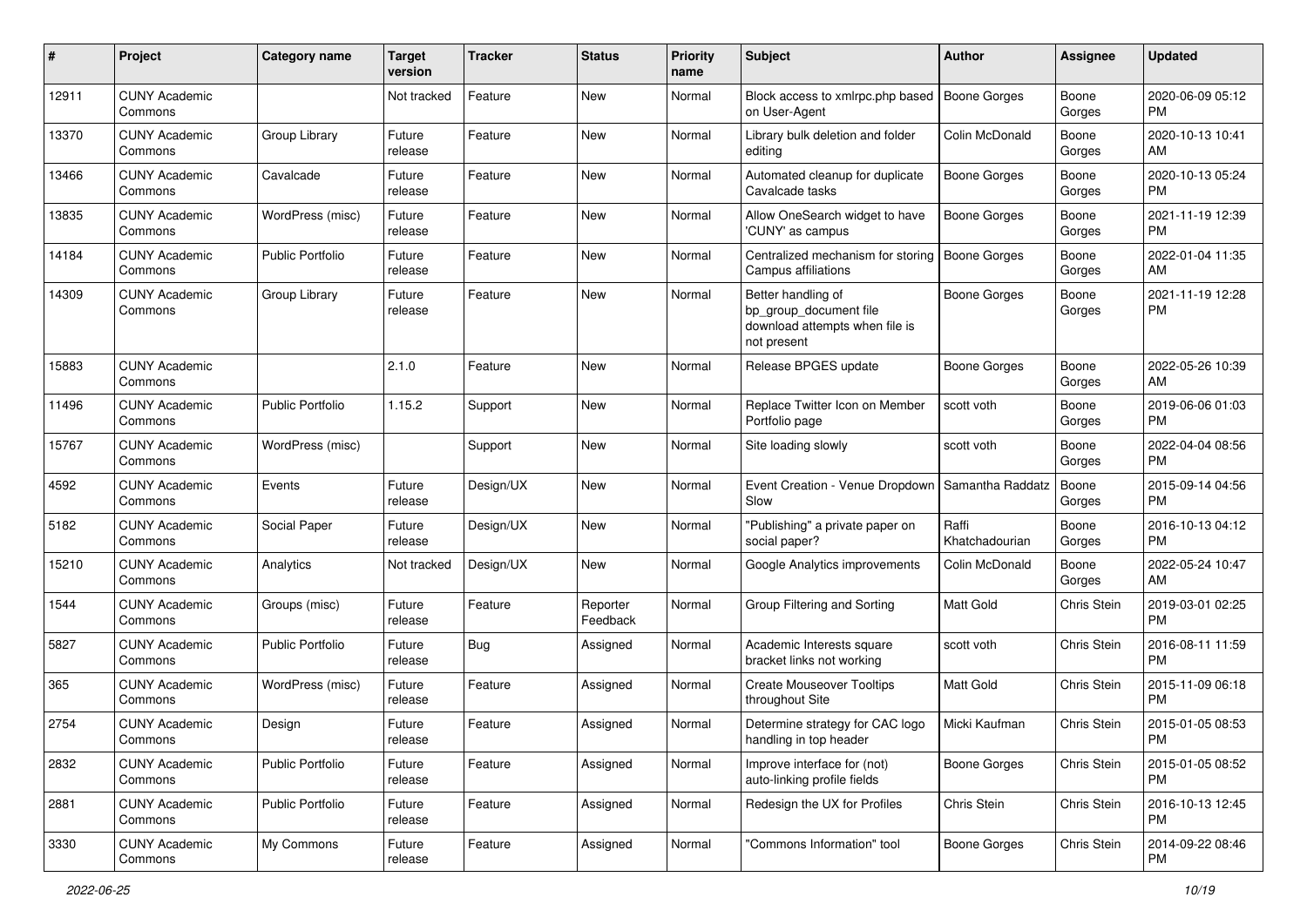| #     | Project                                                                 | <b>Category name</b>           | <b>Target</b><br>version | <b>Tracker</b> | <b>Status</b> | <b>Priority</b><br>name | <b>Subject</b>                                                                | Author              | Assignee            | <b>Updated</b>                |
|-------|-------------------------------------------------------------------------|--------------------------------|--------------------------|----------------|---------------|-------------------------|-------------------------------------------------------------------------------|---------------------|---------------------|-------------------------------|
| 3354  | <b>CUNY Academic</b><br>Commons                                         | <b>Group Files</b>             | Future<br>release        | Feature        | Assigned      | Low                     | Allow Group Download of Multiple<br><b>Selected Files</b>                     | <b>Matt Gold</b>    | Chris Stein         | 2014-08-01 08:50<br>AM        |
| 3770  | <b>CUNY Academic</b><br>Commons                                         | <b>Public Portfolio</b>        | Future<br>release        | Feature        | Assigned      | Normal                  | Improve Layout/Formatting of<br>Positions Area on Public<br><b>Portfolios</b> | <b>Matt Gold</b>    | Chris Stein         | 2015-04-01 09:17<br><b>PM</b> |
| 9028  | <b>CUNY Academic</b><br>Commons                                         | Onboarding                     | Future<br>release        | Feature        | Assigned      | Normal                  | suggest groups to new members<br>during the registration process              | Matt Gold           | Chris Stein         | 2018-10-24 12:34<br><b>PM</b> |
| 860   | <b>CUNY Academic</b><br>Commons                                         | Design                         | Future<br>release        | Design/UX      | Assigned      | Normal                  | <b>Standardize Button Treatment</b><br>Across the Commons                     | Chris Stein         | Chris Stein         | 2014-05-01 09:45<br>AM        |
| 10354 | <b>CUNY Academic</b><br>Commons                                         | <b>Public Portfolio</b>        | Future<br>release        | Feature        | <b>New</b>    | Normal                  | Opt out of Having a Profile Page                                              | scott voth          | Chris Stein         | 2020-05-12 10:43<br>AM        |
| 3059  | <b>CUNY Academic</b><br>Commons                                         | Group Forums                   | Future<br>release        | Design/UX      | <b>New</b>    | Normal                  | Forum Post Permissable Content<br><b>Explanatory Text</b>                     | Chris Stein         | Chris Stein         | 2015-04-02 11:27<br>AM        |
| 8078  | <b>CUNY Academic</b><br>Commons                                         | <b>WordPress Plugins</b>       | Future<br>release        | System Upgrade | Assigned      | Normal                  | <b>CommentPress Updates</b>                                                   | Margaret Galvan     | Christian<br>Wach   | 2017-05-08 03:49<br><b>PM</b> |
| 13199 | <b>CUNY Academic</b><br>Commons                                         | Group Forums                   | Future<br>release        | Feature        | New           | Normal                  | Favoring Groups over bbPress<br>plugin                                        | Colin McDonald      | Colin<br>McDonald   | 2021-11-19 12:28<br><b>PM</b> |
| 4438  | <b>CUNY Academic</b><br>Commons                                         | Events                         | Future<br>release        | <b>Bug</b>     | Assigned      | Normal                  | Events Calendar - Export<br><b>Recurring Events</b>                           | scott voth          | Daniel Jones        | 2016-05-23 04:25<br>PM        |
| 5268  | <b>CUNY Academic</b><br>Commons                                         | Group Forums                   | Future<br>release        | <b>Bug</b>     | Assigned      | Normal                  | Long-time to post to multiple<br>groups                                       | Luke Waltzer        | Daniel Jones        | 2016-09-07 06:31<br><b>PM</b> |
| 2167  | <b>CUNY Academic</b><br>Commons                                         | WordPress (misc)               | Future<br>release        | Bug            | Assigned      | Normal                  | <b>CAC-Livestream Plugin Issues</b>                                           | Michael Smith       | Dominic<br>Giglio   | 2015-01-02 03:06<br><b>PM</b> |
| 412   | <b>CUNY Academic</b><br>Commons                                         | <b>WordPress Themes</b>        | Future<br>release        | Feature        | Assigned      | Normal                  | <b>Featured Themes</b>                                                        | <b>Matt Gold</b>    | Dominic<br>Giglio   | 2015-01-05 08:44<br><b>PM</b> |
| 940   | <b>CUNY Academic</b><br>Commons                                         | Redmine                        | Future<br>release        | Feature        | Assigned      | Low                     | Communication with users after<br>releases                                    | <b>Matt Gold</b>    | Dominic<br>Giglio   | 2012-09-09 04:36<br><b>PM</b> |
| 1983  | <b>CUNY Academic</b><br>Commons                                         | Home Page                      | Future<br>release        | Feature        | Assigned      | Low                     | Media Library integration with<br>Featured Content plugin                     | <b>Boone Gorges</b> | Dominic<br>Giglio   | 2014-03-17 10:34<br>AM        |
| 12062 | AD/O365 Transition<br>from NonMatric to<br><b>Matriculated Students</b> |                                |                          | Feature        | In Progress   | Normal                  | create solution and console<br>project                                        | Emilio Rodriguez    | Emilio<br>Rodriguez | 2019-11-12 03:56<br><b>PM</b> |
| 9835  | <b>CUNY Academic</b><br>Commons                                         | Group Forums                   | Future<br>reiease        | Bug            | Assigned      | Normal                  | add a "like" function?                                                        | Marilyn Weber       | Erik Trainer        | 2018-06-05 01:49<br>PM        |
| 13331 | <b>CUNY Academic</b><br>Commons                                         | Site cloning                   | Future<br>release        | Bug            | New           | Normal                  | Combine Site Template and<br>Clone operations                                 | Boone Gorges        | Jeremy Felt         | 2021-11-19 12:39<br><b>PM</b> |
| 13891 | <b>CUNY Academic</b><br>Commons                                         | Internal Tools and<br>Workflow | 2.1.0                    | Feature        | New           | Normal                  | Migrate automated linting to<br><b>GitHub Actions</b>                         | Boone Gorges        | Jeremy Felt         | 2022-05-26 10:45<br>AM        |
| 15194 | <b>CUNY Academic</b><br>Commons                                         | Internal Tools and<br>Workflow | 2.1.0                    | Feature        | New           | Normal                  | PHPCS sniff for un-restored<br>switch_to_blog() calls                         | <b>Boone Gorges</b> | Jeremy Felt         | 2022-05-26 10:45<br>AM        |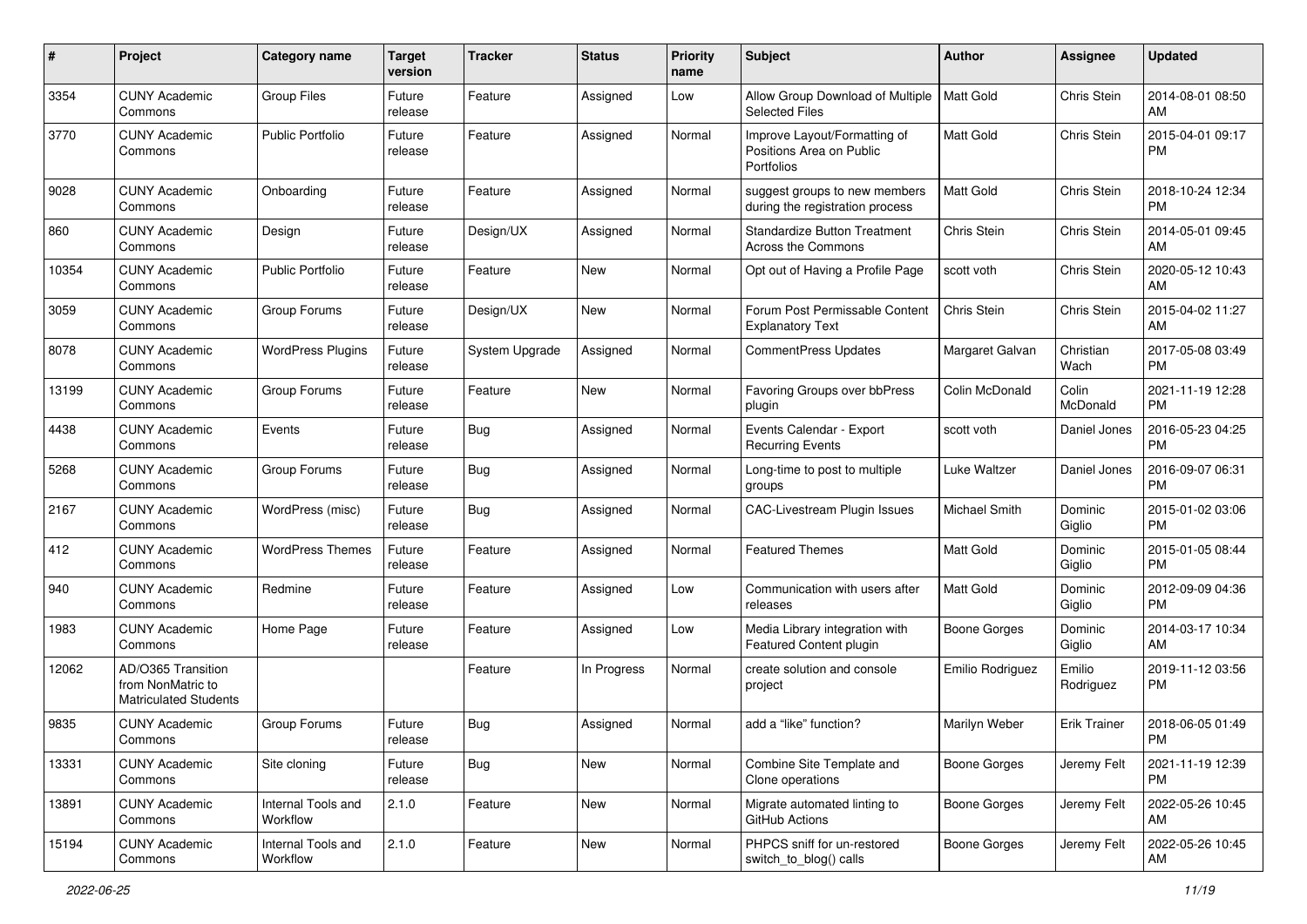| #     | Project                         | Category name           | <b>Target</b><br>version | Tracker       | <b>Status</b>        | <b>Priority</b><br>name | <b>Subject</b>                                                                        | Author                  | Assignee           | <b>Updated</b>                |
|-------|---------------------------------|-------------------------|--------------------------|---------------|----------------------|-------------------------|---------------------------------------------------------------------------------------|-------------------------|--------------------|-------------------------------|
| 12446 | <b>CUNY Academic</b><br>Commons | Groups (misc)           | Future<br>release        | Feature       | Reporter<br>Feedback | Normal                  | Toggle default site to group forum<br>posting                                         | Laurie Hurson           | Laurie Hurson      | 2020-03-10 11:57<br>AM        |
| 11517 | <b>CUNY Academic</b><br>Commons |                         | Not tracked              | Feature       | Assigned             | Normal                  | wp-accessibility plugin should not<br>strip 'target="_blank"' by default              | <b>Boone Gorges</b>     | Laurie Hurson      | 2019-09-24 09:57<br>AM        |
| 8666  | <b>CUNY Academic</b><br>Commons | Teaching                | Not tracked              | Documentation | Assigned             | Normal                  | Create Teaching on the<br>Commons Resource Page                                       | Matt Gold               | Laurie Hurson      | 2019-09-23 03:16<br><b>PM</b> |
| 11879 | <b>CUNY Academic</b><br>Commons |                         | Not tracked              | Bug           | <b>New</b>           | Normal                  | Hypothesis comments appearing<br>on multiple, different pdfs across<br>blogs          | Laurie Hurson           | Laurie Hurson      | 2019-09-19 02:39<br><b>PM</b> |
| 14475 | <b>CUNY Academic</b><br>Commons |                         | Not tracked              | Publicity     | <b>New</b>           | Normal                  | OER Showcase Page                                                                     | Laurie Hurson           | Laurie Hurson      | 2021-09-14 10:46<br>AM        |
| 5955  | <b>CUNY Academic</b><br>Commons | Outreach                | Future<br>release        | Feature       | Assigned             | Normal                  | Create auto-newsletter for<br>commons members                                         | <b>Matt Gold</b>        | Luke Waltzer       | 2016-08-30 10:34<br>AM        |
| 2666  | <b>CUNY Academic</b><br>Commons | About page              | Not tracked              | Documentation | Assigned             | Normal                  | <b>Update About Text</b>                                                              | Chris Stein             | Luke Waltzer       | 2016-03-04 11:19<br>AM        |
| 6078  | <b>CUNY Academic</b><br>Commons | Blogs (BuddyPress)      | Future<br>release        | Feature       | New                  | Normal                  | <b>Explore Adding Network Blog</b><br>Metadata Plugin                                 | Luke Waltzer            | Luke Waltzer       | 2016-10-11 10:29<br><b>PM</b> |
| 7828  | <b>CUNY Academic</b><br>Commons |                         | Not tracked              | Feature       | Assigned             | Normal                  | Theme Assessment 2017                                                                 | Margaret Galvan         | Margaret<br>Galvan | 2017-05-02 10:41<br><b>PM</b> |
| 6298  | <b>CUNY Academic</b><br>Commons | <b>User Experience</b>  | Not tracked              | Design/UX     | Assigned             | Normal                  | Examine data from survey                                                              | <b>Matt Gold</b>        | Margaret<br>Galvan | 2016-10-14 12:16<br><b>PM</b> |
| 8211  | <b>CUNY Academic</b><br>Commons | <b>WordPress Themes</b> | Future<br>release        | Feature       | <b>New</b>           | Normal                  | Theme Suggestions: Material<br>Design-Inspired Themes                                 | Margaret Galvan         | Margaret<br>Galvan | 2017-08-07 02:48<br><b>PM</b> |
| 12392 | <b>CUNY Academic</b><br>Commons | Help/Codex              | Not tracked              | Documentation | New                  | Normal                  | <b>Updates to Common Commons</b><br>Questions on Help Page                            | scott voth              | Margaret<br>Galvan | 2020-02-11 10:53<br>AM        |
| 8837  | <b>CUNY Academic</b><br>Commons |                         | Not tracked              | Feature       | Assigned             | Normal                  | Create a form to request info from<br>people requesting premium<br>themes and plugins | <b>Matt Gold</b>        | Marilyn<br>Weber   | 2017-11-14 03:35<br><b>PM</b> |
| 9420  | <b>CUNY Academic</b><br>Commons | cuny.is                 | Not tracked              | Feature       | <b>New</b>           | Normal                  | Request for http://cuny.is/streams                                                    | Raffi<br>Khatchadourian | Marilyn<br>Weber   | 2018-04-02 10:08<br>AM        |
| 12382 | <b>CUNY Academic</b><br>Commons | Membership              | Not tracked              | Support       | <b>New</b>           | Normal                  | Email request change                                                                  | Marilyn Weber           | Marilyn<br>Weber   | 2020-02-06 12:56<br>PM        |
| 3509  | <b>CUNY Academic</b><br>Commons | Publicity               | 1.7                      | Publicity     | <b>New</b>           | Normal                  | Create 1.7 digital signage imagery   Micki Kaufman                                    |                         | Marilyn<br>Weber   | 2014-10-01 12:40<br>PM        |
| 2573  | <b>NYCDH Community</b><br>Site  |                         |                          | Feature       | Reporter<br>Feedback | Normal                  | Add dh_nyc twitter list feed to site                                                  | Mark Newton             | Matt Gold          | 2013-05-16 11:42<br><b>PM</b> |
| 11493 | <b>CUNY Academic</b><br>Commons | Domain Mapping          | Not tracked              | Support       | Reporter<br>Feedback | Normal                  | Domain Mapping Request - Talia<br>Schaffer                                            | scott voth              | Matt Gold          | 2019-08-06 08:39<br>AM        |
| 12484 | <b>CUNY Academic</b><br>Commons |                         | Not tracked              | Support       | Reporter<br>Feedback | Normal                  | Sign up Code for COIL Course<br>starting in March                                     | Laurie Hurson           | Matt Gold          | 2020-03-02 02:26<br><b>PM</b> |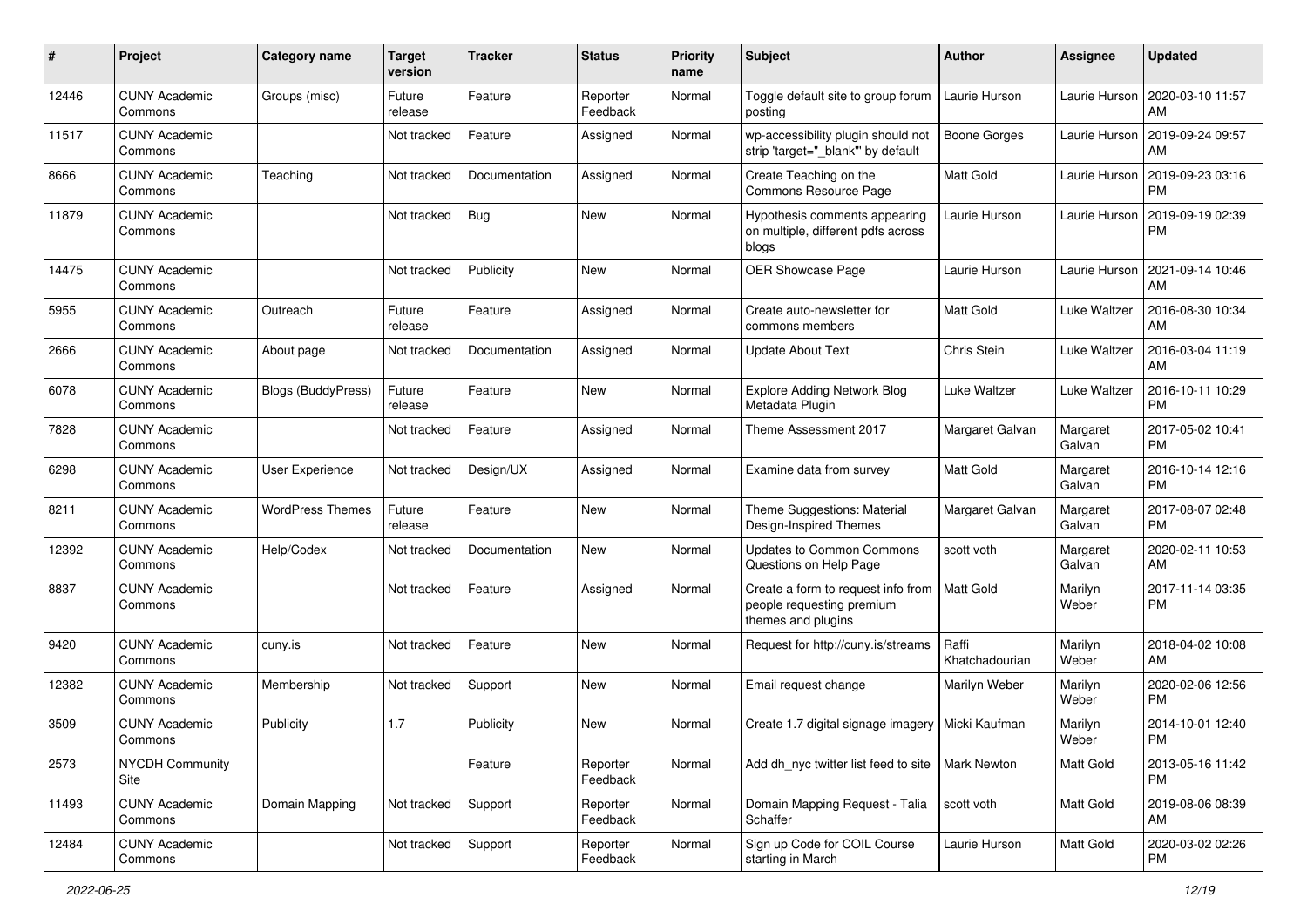| #     | Project                         | Category name            | <b>Target</b><br>version | <b>Tracker</b> | <b>Status</b>                       | <b>Priority</b><br>name | <b>Subject</b>                                                                       | <b>Author</b>           | Assignee           | <b>Updated</b>                |
|-------|---------------------------------|--------------------------|--------------------------|----------------|-------------------------------------|-------------------------|--------------------------------------------------------------------------------------|-------------------------|--------------------|-------------------------------|
| 370   | <b>CUNY Academic</b><br>Commons | Registration             | Future<br>release        | Feature        | Assigned                            | High                    | <b>Guest Accounts</b>                                                                | Matt Gold               | Matt Gold          | 2015-04-09 09:33<br><b>PM</b> |
| 8898  | <b>CUNY Academic</b><br>Commons | Social Paper             | Not tracked              | Feature        | Assigned                            | Normal                  | Usage data on docs and social<br>paper                                               | <b>Matt Gold</b>        | Matt Gold          | 2017-11-16 11:32<br>AM        |
| 2175  | <b>CUNY Academic</b><br>Commons | WordPress (misc)         | Not tracked              | Support        | Assigned                            | Normal                  | Subscibe 2 vs. Jetpack<br>subscription options                                       | local admin             | Matt Gold          | 2016-01-26 04:58<br><b>PM</b> |
| 9015  | <b>CUNY Academic</b><br>Commons | Groups (misc)            | Not tracked              | Outreach       | Assigned                            | Normal                  | Email group admins the email<br>addresses of their groups                            | Matt Gold               | Matt Gold          | 2018-01-02 09:54<br>AM        |
| 3691  | <b>CUNY Academic</b><br>Commons | <b>WordPress Plugins</b> | Future<br>release        | Bug            | New                                 | Normal                  | <b>WPMU Domain Mapping</b><br>Debugging on cdev                                      | Raymond Hoh             | Matt Gold          | 2014-12-12 09:04<br>AM        |
| 4972  | <b>CUNY Academic</b><br>Commons | Analytics                | Not tracked              | <b>Bug</b>     | <b>New</b>                          | Normal                  | <b>Newsletter Analytics</b>                                                          | Stephen Real            | Matt Gold          | 2015-12-09 12:54<br><b>PM</b> |
| 3657  | <b>CUNY Academic</b><br>Commons | WordPress (misc)         | Not tracked              | Feature        | <b>New</b>                          | Normal                  | Create alert for GC email<br>addresses                                               | Matt Gold               | Matt Gold          | 2016-04-14 11:29<br>РM        |
| 8498  | <b>CUNY Academic</b><br>Commons | <b>WordPress Plugins</b> | Future<br>release        | Feature        | <b>New</b>                          | Low                     | <b>Gravity Forms Email Users</b>                                                     | Raffi<br>Khatchadourian | Matt Gold          | 2017-10-13 12:58<br><b>PM</b> |
| 8607  | <b>CUNY Academic</b><br>Commons |                          | Not tracked              | Support        | <b>New</b>                          | Normal                  | Paypal?                                                                              | Marilyn Weber           | Matt Gold          | 2018-05-15 01:37<br><b>PM</b> |
| 10839 | <b>CUNY Academic</b><br>Commons | About page               | Not tracked              | Support        | <b>New</b>                          | Normal                  | <b>Mission Statement Needs</b><br>Revision                                           | scott voth              | Matt Gold          | 2018-12-26 10:58<br>AM        |
| 11545 | <b>CUNY Academic</b><br>Commons | <b>WordPress Plugins</b> | Not tracked              | Support        | <b>New</b>                          | Normal                  | <b>Twitter searches in WordPress</b>                                                 | Gina Cherry             | Matt Gold          | 2019-09-23 01:03<br><b>PM</b> |
| 4225  | <b>CUNY Academic</b><br>Commons | DiRT Integration         | Future<br>release        | Design/UX      | <b>New</b>                          | Normal                  | Add information to DIRT page (in<br>Create a Group)                                  | Samantha Raddatz        | Matt Gold          | 2015-06-26 03:14<br><b>PM</b> |
| 8902  | <b>CUNY Academic</b><br>Commons | Design                   | Not tracked              | Feature        | Assigned                            | Normal                  | Report back on research on<br><b>BuddyPress themes</b>                               | Matt Gold               | Michael Smith      | 2017-11-10 12:31<br>PM        |
| 3506  | <b>CUNY Academic</b><br>Commons | Publicity                | 1.7                      | Publicity      | <b>New</b>                          | Normal                  | Prepare 1.7 email messaging                                                          | Micki Kaufman           | Micki<br>Kaufman   | 2014-10-01 12:36<br><b>PM</b> |
| 6392  | <b>CUNY Academic</b><br>Commons | Group Forums             | Future<br>release        | Design/UX      | Assigned                            | Low                     | Composition/Preview Panes in<br>Forum Posts                                          | Luke Waltzer            | Paige Dupont       | 2016-10-21 04:26<br><b>PM</b> |
| 7624  | <b>CUNY Academic</b><br>Commons | BuddyPress (misc)        | Future<br>release        | Design/UX      | <b>New</b>                          | Normal                  | <b>BP</b> Notifications                                                              | Luke Waltzer            | Paige Dupont       | 2017-02-08 10:43<br>PМ        |
| 11393 | <b>CUNY Academic</b><br>Commons |                          | Not tracked              | Publicity      | <b>New</b>                          | Normal                  | After 1.15 release, ceate a hero<br>slide and post about adding a site<br>to a group | scott voth              | Patrick<br>Sweeney | 2019-05-14 10:32<br>AM        |
| 16296 | <b>CUNY Academic</b><br>Commons | Home Page                | 2.0.2                    | Bug            | Staged for<br>Production<br>Release | Normal                  | "Visit Profile" link on Member<br>Directory page doesn't work<br>properly            | Raymond Hoh             | Raymond<br>Hoh     | 2022-06-24 07:54<br>РM        |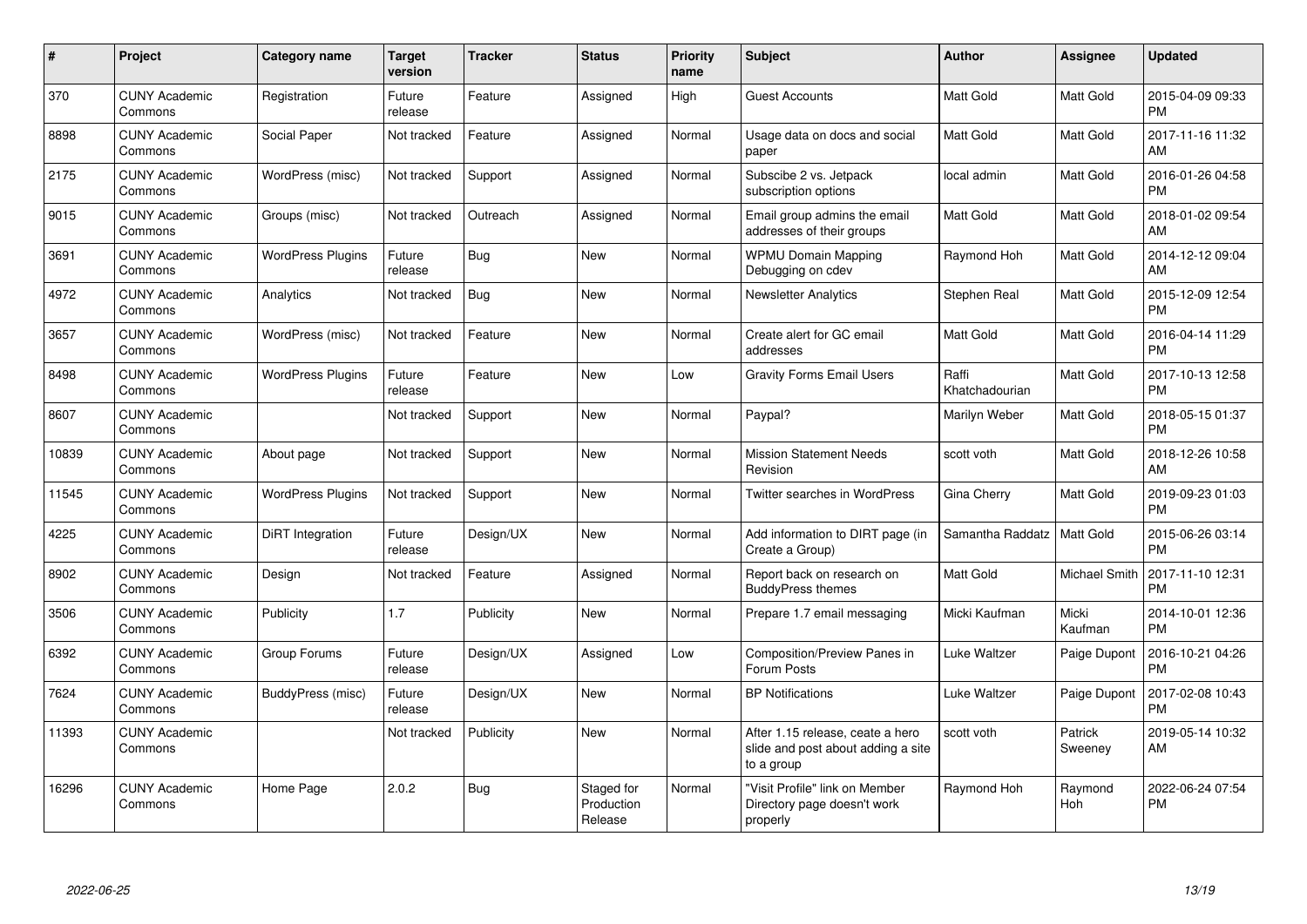| #     | Project                         | <b>Category name</b>       | Target<br>version | <b>Tracker</b> | <b>Status</b>                       | <b>Priority</b><br>name | <b>Subject</b>                                                  | <b>Author</b>           | <b>Assignee</b>       | <b>Updated</b>                |
|-------|---------------------------------|----------------------------|-------------------|----------------|-------------------------------------|-------------------------|-----------------------------------------------------------------|-------------------------|-----------------------|-------------------------------|
| 16291 | <b>CUNY Academic</b><br>Commons | Site cloning               | 2.0.2             | Support        | Staged for<br>Production<br>Release | Normal                  | Images coming up blank in Media<br>Library                      | Marilyn Weber           | Raymond<br><b>Hoh</b> | 2022-06-23 08:28<br><b>PM</b> |
| 11649 | <b>CUNY Academic</b><br>Commons | <b>WordPress Plugins</b>   | 2.0.2             | Bug            | In Progress                         | Normal                  | CC license displayed on every<br>page                           | Gina Cherry             | Raymond<br>Hoh        | 2022-06-14 11:36<br>AM        |
| 14994 | <b>CUNY Academic</b><br>Commons | cdev.gc.cuny.edu           | Not tracked       | Support        | In Progress                         | Normal                  | Clear Cache on CDEV                                             | scott voth              | Raymond<br>Hoh        | 2021-12-07 03:51<br><b>PM</b> |
| 6644  | <b>CUNY Academic</b><br>Commons |                            | Not tracked       | <b>Bug</b>     | Reporter<br>Feedback                | High                    | White Screen at Login Pge                                       | Luke Waltzer            | Raymond<br>Hoh        | 2016-11-21 10:34<br><b>PM</b> |
| 10262 | <b>CUNY Academic</b><br>Commons |                            | Not tracked       | Bug            | Reporter<br>Feedback                | Normal                  | Newsletter Plugin: Broken Image<br>at Bottom of All Newsletters | Mark Webb               | Raymond<br><b>Hoh</b> | 2018-08-30 05:17<br><b>PM</b> |
| 11971 | <b>CUNY Academic</b><br>Commons | <b>Email Notifications</b> | Future<br>release | <b>Bug</b>     | Reporter<br>Feedback                | Low                     | Pictures obscured in emailed post<br>notifications              | Marilyn Weber           | Raymond<br><b>Hoh</b> | 2019-11-21 01:14<br><b>PM</b> |
| 13328 | <b>CUNY Academic</b><br>Commons | Group Forums               | Not tracked       | <b>Bug</b>     | Reporter<br>Feedback                | Normal                  | cross-posting in two related<br>groups                          | Marilyn Weber           | Raymond<br>Hoh        | 2020-09-15 10:39<br><b>PM</b> |
| 15516 | <b>CUNY Academic</b><br>Commons | <b>WordPress Plugins</b>   |                   | <b>Bug</b>     | Reporter<br>Feedback                | Normal                  | Can't publish or save draft of post<br>on wordpress.com         | Raffi<br>Khatchadourian | Raymond<br><b>Hoh</b> | 2022-03-02 05:52<br><b>PM</b> |
| 16245 | <b>CUNY Academic</b><br>Commons | WordPress (misc)           |                   | <b>Bug</b>     | Reporter<br>Feedback                | Normal                  | Save Button missing on<br><b>WordPress Profile page</b>         | scott voth              | Raymond<br><b>Hoh</b> | 2022-06-16 03:09<br><b>PM</b> |
| 7115  | <b>CUNY Academic</b><br>Commons | Groups (misc)              | Future<br>release | Feature        | Reporter<br>Feedback                | Normal                  | make licensing info clear during<br>group creation              | Matt Gold               | Raymond<br>Hoh        | 2020-12-08 11:32<br>AM        |
| 11149 | <b>CUNY Academic</b><br>Commons |                            | Not tracked       | Support        | Reporter<br>Feedback                | Normal                  | comments getting blocked                                        | Marilyn Weber           | Raymond<br>Hoh        | 2019-03-26 11:40<br>AM        |
| 12004 | <b>CUNY Academic</b><br>Commons |                            | Not tracked       | Support        | Reporter<br>Feedback                | Normal                  | Notifications for spam blog<br>comments                         | Gina Cherry             | Raymond<br><b>Hoh</b> | 2019-11-01 12:05<br><b>PM</b> |
| 12741 | <b>CUNY Academic</b><br>Commons | <b>WordPress Plugins</b>   | Not tracked       | Support        | Reporter<br>Feedback                | Normal                  | Tableau Public Viz Block                                        | Marilyn Weber           | Raymond<br>Hoh        | 2020-05-12 11:00<br>AM        |
| 14983 | <b>CUNY Academic</b><br>Commons | WordPress (misc)           | Not tracked       | Support        | Reporter<br>Feedback                | Normal                  | "Read More" tag not working                                     | Rebecca Krisel          | Raymond<br>Hoh        | 2021-11-23 01:17<br><b>PM</b> |
| 15978 | <b>CUNY Academic</b><br>Commons | WordPress - Media          | 2.0.2             | Support        | Reporter<br>Feedback                | Normal                  | .tex files?                                                     | Marilyn Weber           | Raymond<br>Hoh        | 2022-06-14 11:36<br>AM        |
| 16110 | <b>CUNY Academic</b><br>Commons |                            |                   | Support        | Reporter<br>Feedback                | Normal                  | remove Creative Commons<br>license from pages?                  | Marilyn Weber           | Raymond<br>Hoh        | 2022-05-17 06:11<br><b>PM</b> |
| 3939  | <b>CUNY Academic</b><br>Commons | <b>WordPress Plugins</b>   | Future<br>release | Bug            | Hold                                | Normal                  | Activity stream support for<br>Co-Authors Plus plugin           | Raymond Hoh             | Raymond<br>Hoh        | 2015-11-09 06:13<br><b>PM</b> |
| 8991  | <b>CUNY Academic</b><br>Commons | Reply By Email             | Not tracked       | <b>Bug</b>     | Hold                                | Normal                  | RBE duplicate email message<br>issue                            | <b>Matt Gold</b>        | Raymond<br>Hoh        | 2018-02-18 08:53<br><b>PM</b> |
| 9060  | <b>CUNY Academic</b><br>Commons | Commons In A Box           | Not tracked       | Bug            | Hold                                | Normal                  | Problems with CBox image library<br>/ upload                    | Lisa Rhody              | Raymond<br>Hoh        | 2018-01-10 03:26<br><b>PM</b> |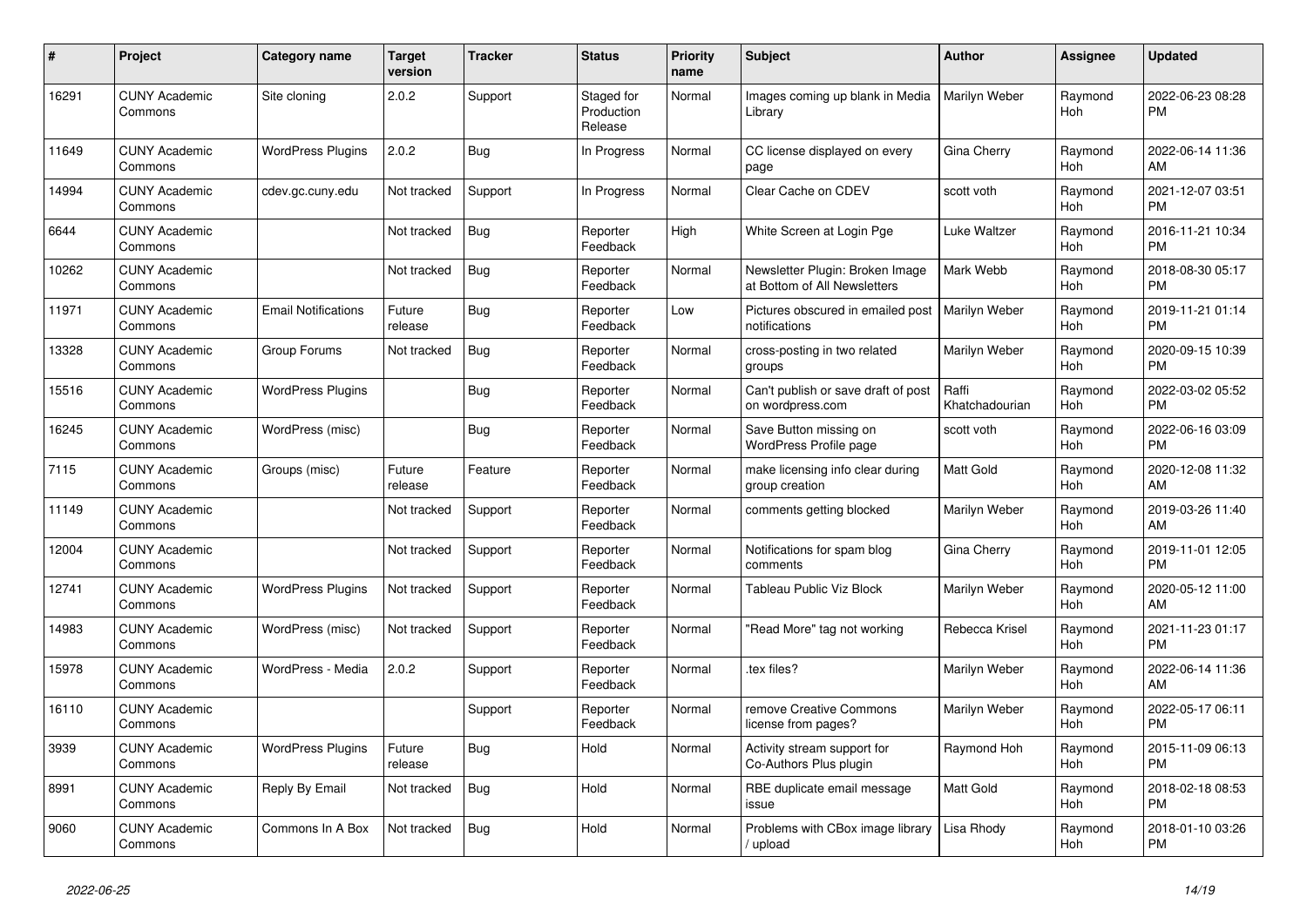| #     | Project                         | <b>Category name</b>       | Target<br>version | <b>Tracker</b> | <b>Status</b> | <b>Priority</b><br>name | <b>Subject</b>                                                                | Author                  | Assignee       | <b>Updated</b>                |
|-------|---------------------------------|----------------------------|-------------------|----------------|---------------|-------------------------|-------------------------------------------------------------------------------|-------------------------|----------------|-------------------------------|
| 3369  | <b>CUNY Academic</b><br>Commons | Reply By Email             | Not tracked       | Outreach       | Hold          | Normal                  | Release reply by email to WP<br>plugin directory                              | <b>Matt Gold</b>        | Raymond<br>Hoh | 2016-03-01 12:46<br><b>PM</b> |
| 4388  | <b>CUNY Academic</b><br>Commons | WordPress (misc)           | Future<br>release | <b>Bug</b>     | Assigned      | Normal                  | Repeated request for<br>authentication.                                       | Alice.Lynn<br>McMichael | Raymond<br>Hoh | 2015-08-11 07:35<br><b>PM</b> |
| 5691  | <b>CUNY Academic</b><br>Commons | <b>Blogs (BuddyPress)</b>  | Future<br>release | <b>Bug</b>     | Assigned      | High                    | Differing numbers on Sites display                                            | <b>Matt Gold</b>        | Raymond<br>Hoh | 2016-06-13 01:37<br><b>PM</b> |
| 6671  | <b>CUNY Academic</b><br>Commons | Reply By Email             | Not tracked       | <b>Bug</b>     | Assigned      | Normal                  | "Post too often" RBE error<br>message                                         | <b>Matt Gold</b>        | Raymond<br>Hoh | 2016-11-11 09:55<br>AM        |
| 6995  | <b>CUNY Academic</b><br>Commons | Home Page                  | Not tracked       | Bug            | Assigned      | Normal                  | member filter on homepage not<br>working                                      | <b>Matt Gold</b>        | Raymond<br>Hoh | 2016-12-11 09:46<br><b>PM</b> |
| 8992  | NYCDH Community<br>Site         |                            |                   | <b>Bug</b>     | Assigned      | Normal                  | Multiple RBE error reports                                                    | Matt Gold               | Raymond<br>Hoh | 2017-12-11 05:43<br><b>PM</b> |
| 333   | <b>CUNY Academic</b><br>Commons | <b>Email Notifications</b> | Future<br>release | Feature        | Assigned      | Low                     | Delay Forum Notification Email<br>Delivery Until After Editing Period<br>Ends | Matt Gold               | Raymond<br>Hoh | 2015-11-09 06:01<br><b>PM</b> |
| 1192  | <b>CUNY Academic</b><br>Commons | <b>Group Files</b>         | Future<br>release | Feature        | Assigned      | Low                     | When posting group files, allow<br>users to add a category without<br>saving  | <b>Matt Gold</b>        | Raymond<br>Hoh | 2015-11-09 05:53<br><b>PM</b> |
| 3192  | <b>CUNY Academic</b><br>Commons | Group Forums               | Future<br>release | Feature        | Assigned      | Normal                  | Customizable forum views for<br>bbPress 2.x group forums                      | <b>Boone Gorges</b>     | Raymond<br>Hoh | 2015-11-09 12:47<br><b>PM</b> |
| 3517  | <b>CUNY Academic</b><br>Commons | My Commons                 | Future<br>release | Feature        | Assigned      | Normal                  | Mute/Unmute My Commons<br>updates                                             | <b>Matt Gold</b>        | Raymond<br>Hoh | 2015-11-09 01:19<br><b>PM</b> |
| 3536  | <b>CUNY Academic</b><br>Commons | My Commons                 | Future<br>release | Feature        | Assigned      | Normal                  | Infinite Scroll on My Commons<br>page                                         | Matt Gold               | Raymond<br>Hoh | 2015-04-13 04:42<br><b>PM</b> |
| 3662  | <b>CUNY Academic</b><br>Commons | <b>SEO</b>                 | Future<br>release | Feature        | Assigned      | Normal                  | Duplicate Content/SEO/Google<br>issues                                        | Matt Gold               | Raymond<br>Hoh | 2015-04-13 04:37<br><b>PM</b> |
| 5016  | <b>CUNY Academic</b><br>Commons | Events                     | Future<br>release | Feature        | Assigned      | Low                     | Allow comments to be posted on<br>events                                      | Matt Gold               | Raymond<br>Hoh | 2019-03-01 02:23<br><b>PM</b> |
| 8976  | <b>CUNY Academic</b><br>Commons | Reply By Email             | Not tracked       | Feature        | Assigned      | Normal                  | Package RBE new topics<br>posting?                                            | Matt Gold               | Raymond<br>Hoh | 2017-12-04 02:34<br><b>PM</b> |
| 10659 | <b>CUNY Academic</b><br>Commons | Group Forums               | Future<br>release | Feature        | Assigned      | Normal                  | Post to multiple groups via email                                             | Matt Gold               | Raymond<br>Hoh | 2018-11-15 12:54<br>AM        |
| 2571  | <b>NYCDH Community</b><br>Site  |                            |                   | Feature        | Assigned      | Normal                  | Add Google custom search box to   Mark Newton<br>homepage                     |                         | Raymond<br>Hoh | 2013-05-18 07:49<br>PM        |
| 2574  | <b>NYCDH Community</b><br>Site  |                            |                   | Feature        | Assigned      | Normal                  | Add Way to Upload Files to<br>Groups                                          | Mark Newton             | Raymond<br>Hoh | 2013-05-18 07:46<br><b>PM</b> |
| 3492  | <b>CUNY Academic</b><br>Commons | <b>WordPress Themes</b>    | Future<br>release | Support        | Assigned      | Normal                  | Add CBOX theme to the<br>Commons                                              | scott voth              | Raymond<br>Hoh | 2014-10-08 05:55<br>PM        |
| 13946 | <b>CUNY Academic</b><br>Commons | <b>WordPress Plugins</b>   | 2.1.0             | Support        | Assigned      | Normal                  | Custom Embed handler For<br>OneDrive files                                    | scott voth              | Raymond<br>Hoh | 2022-05-26 10:46<br>AM        |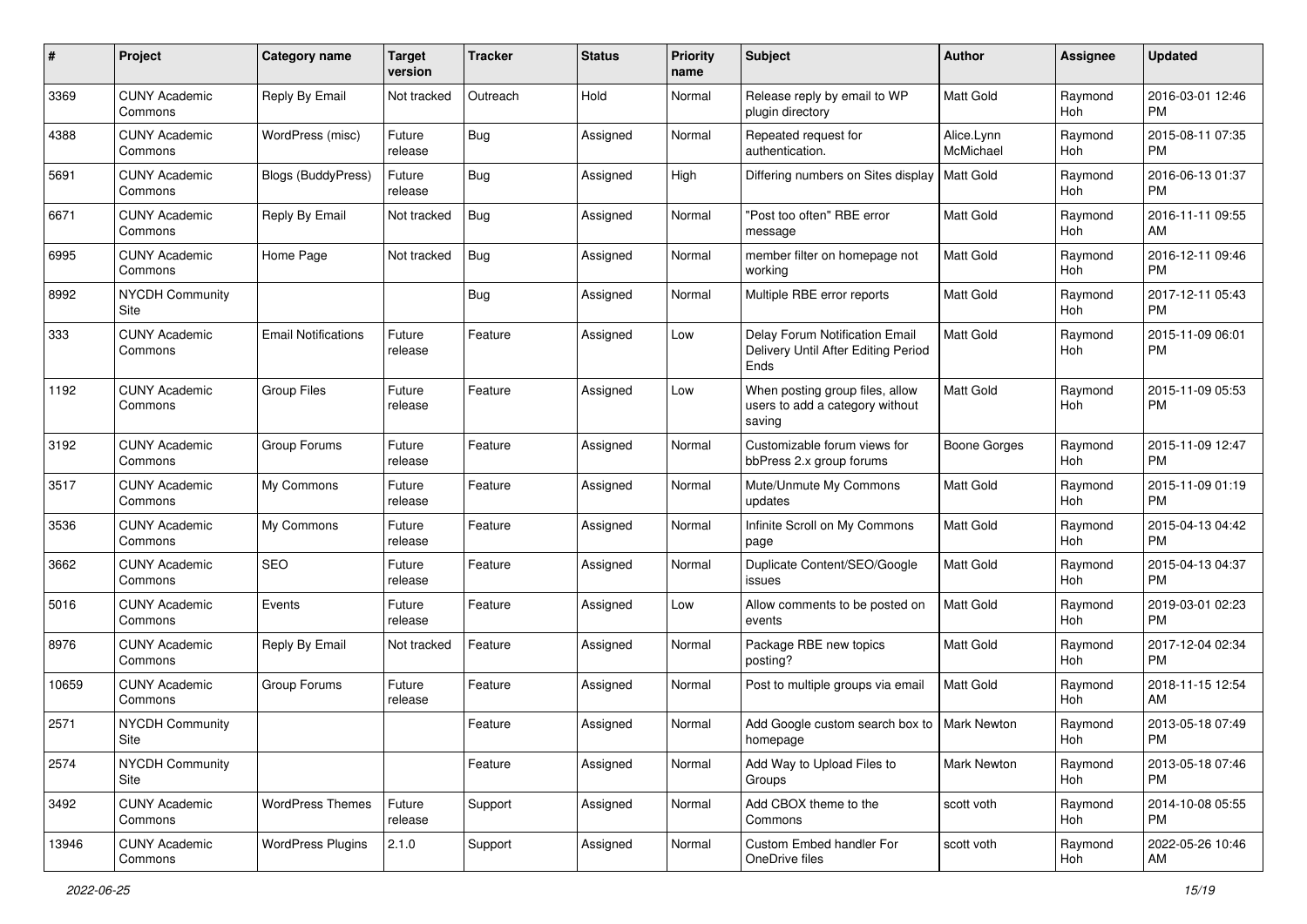| #     | <b>Project</b>                  | <b>Category name</b>     | <b>Target</b><br>version | Tracker    | <b>Status</b>        | <b>Priority</b><br>name | <b>Subject</b>                                                     | <b>Author</b>    | <b>Assignee</b>       | <b>Updated</b>                |
|-------|---------------------------------|--------------------------|--------------------------|------------|----------------------|-------------------------|--------------------------------------------------------------------|------------------|-----------------------|-------------------------------|
| 14439 | <b>CUNY Academic</b><br>Commons | Spam/Spam<br>Prevention  | 2.0.2                    | Support    | Assigned             | Normal                  | Aprroved comments held for<br>moderation                           | Laurie Hurson    | Raymond<br><b>Hoh</b> | 2022-06-14 11:36<br>AM        |
| 3577  | <b>CUNY Academic</b><br>Commons | My Commons               | Future<br>release        | Design/UX  | Assigned             | Normal                  | Replies to items in My Commons                                     | <b>Matt Gold</b> | Raymond<br>Hoh        | 2015-04-09 05:19<br><b>PM</b> |
| 4535  | <b>CUNY Academic</b><br>Commons | My Commons               | Future<br>release        | <b>Bug</b> | <b>New</b>           | Low                     | My Commons filter issue                                            | scott voth       | Raymond<br>Hoh        | 2015-09-01 11:17<br>AM        |
| 5282  | <b>CUNY Academic</b><br>Commons | Social Paper             | Future<br>release        | <b>Bug</b> | <b>New</b>           | Normal                  | Replying via email directs to<br>paper but not individual comment. | Marilyn Weber    | Raymond<br><b>Hoh</b> | 2016-03-02 01:48<br><b>PM</b> |
| 6749  | <b>CUNY Academic</b><br>Commons | Events                   | Future<br>release        | Bug        | <b>New</b>           | Low                     | BPEO iCal request can trigger<br>very large number of DB queries   | Boone Gorges     | Raymond<br>Hoh        | 2016-11-15 10:09<br><b>PM</b> |
| 7928  | <b>CUNY Academic</b><br>Commons | Group Forums             | Not tracked              | <b>Bug</b> | <b>New</b>           | Normal                  | Duplicate Forum post                                               | Luke Waltzer     | Raymond<br>Hoh        | 2017-04-11 09:27<br><b>PM</b> |
| 9346  | <b>CUNY Academic</b><br>Commons | WordPress (misc)         | Not tracked              | <b>Bug</b> | <b>New</b>           | Normal                  | Clone cetls.bmcc.cuny.edu for<br>development                       | Owen Roberts     | Raymond<br>Hoh        | 2018-03-06 05:35<br><b>PM</b> |
| 11243 | <b>CUNY Academic</b><br>Commons | BuddyPress (misc)        | Future<br>release        | <b>Bug</b> | <b>New</b>           | Normal                  | Audit bp-custom.php                                                | Raymond Hoh      | Raymond<br><b>Hoh</b> | 2022-04-26 11:59<br>AM        |
| 13430 | <b>CUNY Academic</b><br>Commons | Reply By Email           | Not tracked              | <b>Bug</b> | <b>New</b>           | Normal                  | Delay in RBE                                                       | Luke Waltzer     | Raymond<br>Hoh        | 2020-10-13 11:16<br>AM        |
| 13457 | <b>CUNY Academic</b><br>Commons | Group Forums             | 2.0.2                    | Bug        | <b>New</b>           | High                    | Forum post not sending<br>notifications                            | Filipa Calado    | Raymond<br>Hoh        | 2022-06-14 11:36<br>AM        |
| 14496 | <b>CUNY Academic</b><br>Commons | Domain Mapping           | Future<br>release        | <b>Bug</b> | <b>New</b>           | Normal                  | Mapped domain SSO uses<br>third-party cookies                      | Raymond Hoh      | Raymond<br><b>Hoh</b> | 2021-05-24 04:03<br><b>PM</b> |
| 16177 | <b>CUNY Academic</b><br>Commons | Reply By Email           |                          | Bug        | New                  | Normal                  | Switch to Inbound mode for RBE                                     | Raymond Hoh      | Raymond<br>Hoh        | 2022-05-30 04:32<br><b>PM</b> |
| 13358 | <b>CUNY Academic</b><br>Commons | Group Forums             | Future<br>release        | Feature    | <b>New</b>           | Normal                  | Improved UI for group forum<br>threading settings                  | Boone Gorges     | Raymond<br>Hoh        | 2021-11-19 12:27<br><b>PM</b> |
| 9729  | <b>CUNY Academic</b><br>Commons | <b>SEO</b>               | Not tracked              | Support    | <b>New</b>           | Normal                  | 503 Errors showing on<br>newlaborforum.cuny.edu                    | Diane Krauthamer | Raymond<br>Hoh        | 2018-05-22 04:48<br><b>PM</b> |
| 11624 | <b>CUNY Academic</b><br>Commons | WordPress (misc)         | Not tracked              | Support    | New                  | Normal                  | Change pages into posts or swap<br>database for a Commons site?    | Stephen Klein    | Raymond<br>Hoh        | 2019-07-09 11:04<br>AM        |
| 13286 | <b>CUNY Academic</b><br>Commons |                          | Not tracked              | Support    | <b>New</b>           | Normal                  | problem connecting with<br><b>WordPress app</b>                    | Marilyn Weber    | Raymond<br><b>Hoh</b> | 2020-09-08 11:16<br>AM        |
| 497   | <b>CUNY Academic</b><br>Commons | <b>WordPress Plugins</b> | Future<br>release        | Feature    | Assigned             | Normal                  | Drag and Drop Ordering on<br><b>Gallery Post Plugin</b>            | <b>Matt Gold</b> | Ron Rennick           | 2015-11-09 06:18<br><b>PM</b> |
| 5317  | <b>CUNY Academic</b><br>Commons | Group Blogs              | Not tracked              | Bug        | Reporter<br>Feedback | Normal                  | Notifications of New Post Didn't<br>Come                           | Luke Waltzer     | Samantha<br>Raddatz   | 2016-03-21 10:41<br><b>PM</b> |
| 1456  | <b>CUNY Academic</b><br>Commons | Group Invitations        | Future<br>release        | Feature    | Reporter<br>Feedback | Low                     | Invite to Group Button from Profile  <br>Field                     | <b>Matt Gold</b> | Samantha<br>Raddatz   | 2015-11-09 05:59<br><b>PM</b> |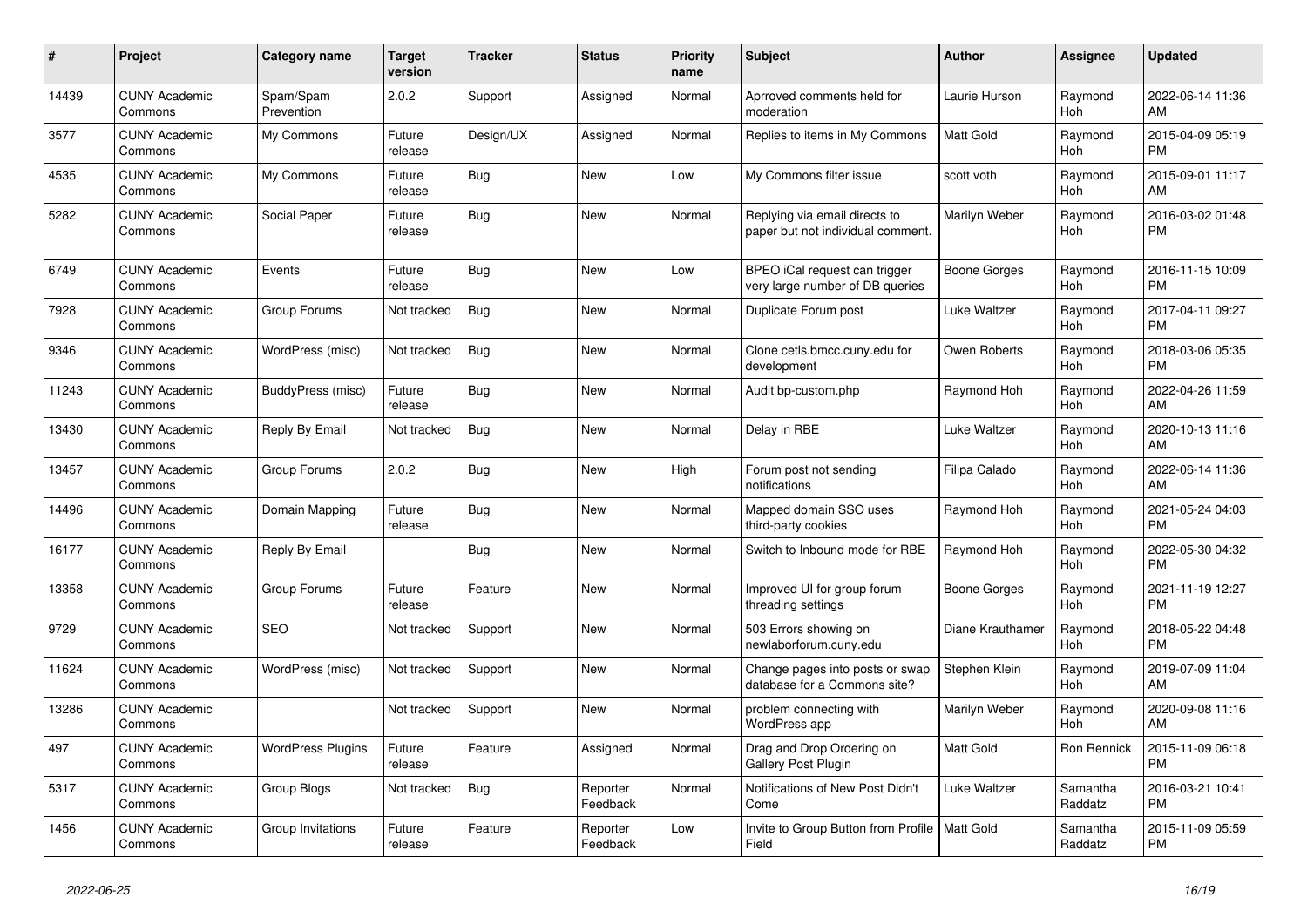| #    | Project                         | <b>Category name</b>    | <b>Target</b><br>version | <b>Tracker</b> | <b>Status</b> | <b>Priority</b><br>name | Subject                                                                                                                                               | Author              | <b>Assignee</b>     | <b>Updated</b>                |
|------|---------------------------------|-------------------------|--------------------------|----------------|---------------|-------------------------|-------------------------------------------------------------------------------------------------------------------------------------------------------|---------------------|---------------------|-------------------------------|
| 4661 | <b>CUNY Academic</b><br>Commons | User Experience         | Future<br>release        | Bug            | Assigned      | Normal                  | Simplify Events text                                                                                                                                  | <b>Matt Gold</b>    | Samantha<br>Raddatz | 2015-10-02 09:06<br><b>PM</b> |
| 310  | <b>CUNY Academic</b><br>Commons | BuddyPress (misc)       | Future<br>release        | Feature        | Assigned      | Low                     | <b>Friend Request Email</b>                                                                                                                           | <b>Matt Gold</b>    | Samantha<br>Raddatz | 2015-11-09 05:08<br><b>PM</b> |
| 481  | <b>CUNY Academic</b><br>Commons | Groups (misc)           | Future<br>release        | Feature        | Assigned      | Normal                  | ability to archive inactive groups<br>and blogs                                                                                                       | Michael Mandiberg   | Samantha<br>Raddatz | 2015-11-09 05:56<br><b>PM</b> |
| 653  | <b>CUNY Academic</b><br>Commons | Group Blogs             | Future<br>release        | Feature        | Assigned      | Normal                  | Redesign Integration of Groups<br>and Blogs                                                                                                           | <b>Matt Gold</b>    | Samantha<br>Raddatz | 2015-11-09 05:40<br><b>PM</b> |
| 1105 | <b>CUNY Academic</b><br>Commons | WordPress (misc)        | Future<br>release        | Feature        | Assigned      | Normal                  | Rephrase Blog Privacy Options                                                                                                                         | <b>Matt Gold</b>    | Samantha<br>Raddatz | 2015-11-09 06:19<br><b>PM</b> |
| 3458 | <b>CUNY Academic</b><br>Commons | Groups (misc)           | Future<br>release        | Feature        | Assigned      | Normal                  | Filter Members of Group by<br>Campus                                                                                                                  | Michael Smith       | Samantha<br>Raddatz | 2014-09-26 08:32<br><b>PM</b> |
| 3473 | <b>CUNY Academic</b><br>Commons | User Experience         | Future<br>release        | Feature        | Assigned      | Normal                  | Commons profile: Add help info<br>about "Positions" replacing "title"                                                                                 | Keith Miyake        | Samantha<br>Raddatz | 2015-11-09 02:28<br><b>PM</b> |
| 5225 | <b>CUNY Academic</b><br>Commons | Registration            | Future<br>release        | Feature        | Assigned      | Normal                  | On-boarding Issues                                                                                                                                    | Luke Waltzer        | Samantha<br>Raddatz | 2016-02-12 02:58<br>PM        |
| 4986 | <b>CUNY Academic</b><br>Commons | ZenDesk                 | Not tracked              | Support        | Assigned      | Normal                  | Prepare documentation for<br>Zendesk re web widget                                                                                                    | <b>Matt Gold</b>    | Samantha<br>Raddatz | 2016-02-25 03:09<br><b>PM</b> |
| 4027 | <b>CUNY Academic</b><br>Commons | Commons In A Box        | Not tracked              | Design/UX      | Assigned      | Normal                  | Usability review of CBOX update<br>procedures                                                                                                         | Matt Gold           | Samantha<br>Raddatz | 2015-05-11 06:36<br><b>PM</b> |
| 4221 | <b>CUNY Academic</b><br>Commons | Group Forums            | Future<br>release        | Design/UX      | Assigned      | Normal                  | Add 'Number of Posts' display<br>option to Forum page                                                                                                 | Samantha Raddatz    | Samantha<br>Raddatz | 2015-06-26 02:21<br><b>PM</b> |
| 4235 | <b>CUNY Academic</b><br>Commons |                         | Not tracked              | Design/UX      | Assigned      | Normal                  | Explore user experience around<br>comments on forum topics vs<br>docs                                                                                 | <b>Matt Gold</b>    | Samantha<br>Raddatz | 2015-07-21 10:23<br>AM        |
| 4404 | <b>CUNY Academic</b><br>Commons | <b>Public Portfolio</b> | Future<br>release        | Design/UX      | Assigned      | Normal                  | Change color of permissions info<br>on portfolio editing interface                                                                                    | <b>Matt Gold</b>    | Samantha<br>Raddatz | 2015-08-11 05:28<br><b>PM</b> |
| 308  | <b>CUNY Academic</b><br>Commons | Registration            | Future<br>release        | Feature        | New           | Normal                  | Group recommendations for<br>signup process                                                                                                           | <b>Boone Gorges</b> | Samantha<br>Raddatz | 2015-11-09 05:07<br><b>PM</b> |
| 5050 | <b>CUNY Academic</b><br>Commons | Social Paper            | Future<br>release        | Feature        | New           | Low                     | Making comments visible in SP<br>editing mode (SP suggestion #1)                                                                                      | Marilyn Weber       | Samantha<br>Raddatz | 2019-09-17 11:10<br><b>PM</b> |
| 5053 | <b>CUNY Academic</b><br>Commons | Social Paper            | Future<br>release        | Feature        | New           | Low                     | Scrollable menu to add readers<br>(SP suggestion #4)                                                                                                  | Marilyn Weber       | Samantha<br>Raddatz | 2016-04-21 05:21<br><b>PM</b> |
| 5058 | <b>CUNY Academic</b><br>Commons | Social Paper            | Future<br>release        | Feature        | New           | Low                     | Can there be a clearer signal that<br>even when comments have<br>already been made you add<br>comments by clicking on the side?<br>(SP suggestion #5) | Marilyn Weber       | Samantha<br>Raddatz | 2016-02-11 10:24<br><b>PM</b> |
| 5397 | <b>CUNY Academic</b><br>Commons | Social Paper            | Future<br>release        | Feature        | New           | Normal                  | frustrating to have to<br>enable/disable in SP                                                                                                        | Marilyn Weber       | Samantha<br>Raddatz | 2016-04-20 03:39<br>PM        |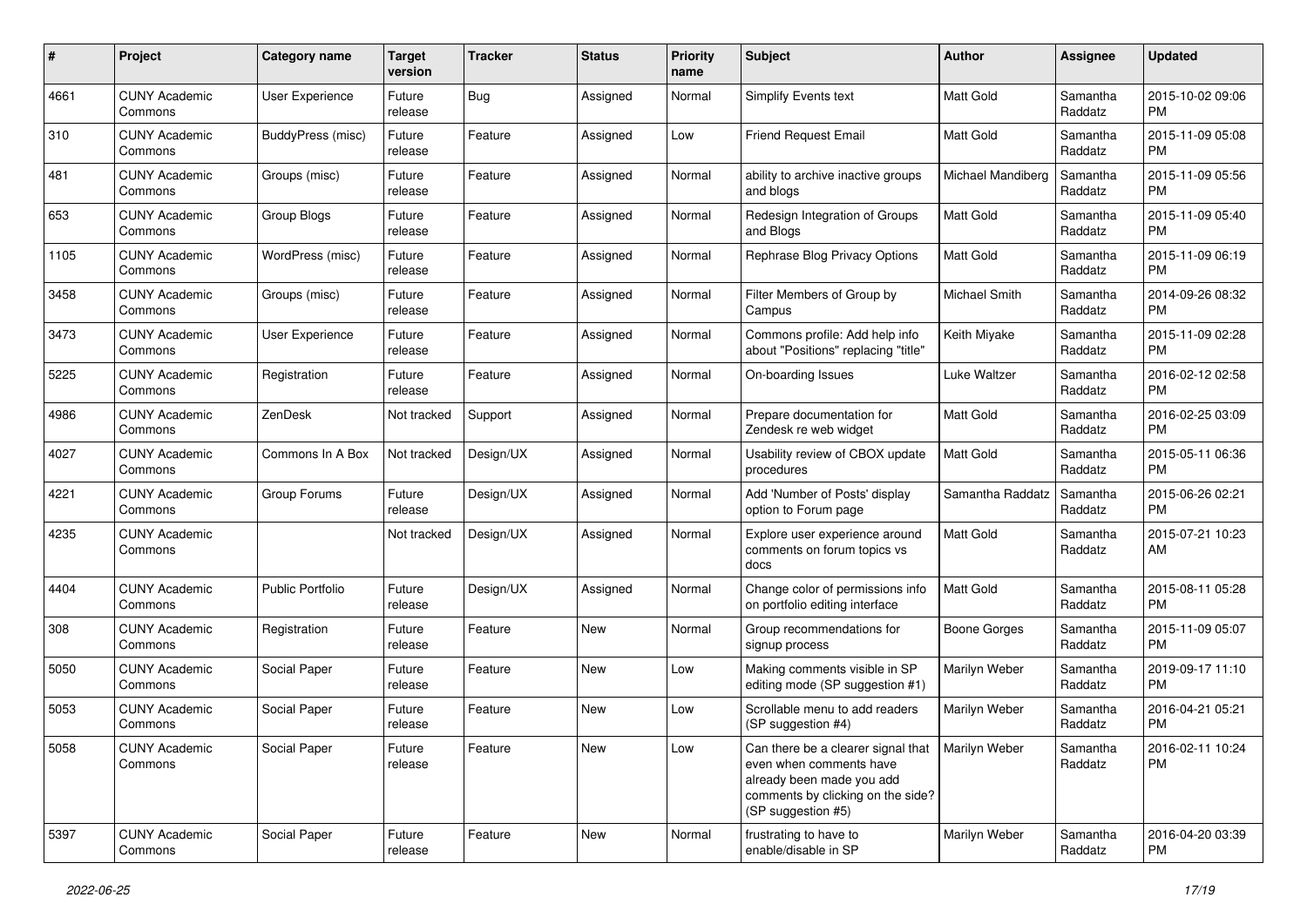| $\#$  | Project                         | Category name               | <b>Target</b><br>version | <b>Tracker</b> | <b>Status</b>        | <b>Priority</b><br>name | Subject                                                                                                                                      | Author                  | <b>Assignee</b>     | <b>Updated</b>                |
|-------|---------------------------------|-----------------------------|--------------------------|----------------|----------------------|-------------------------|----------------------------------------------------------------------------------------------------------------------------------------------|-------------------------|---------------------|-------------------------------|
| 5298  | <b>CUNY Academic</b><br>Commons |                             | Not tracked              | Publicity      | <b>New</b>           | Normal                  | Survey Pop-Up Text                                                                                                                           | Samantha Raddatz        | Samantha<br>Raddatz | 2016-03-22 12:27<br>PM        |
| 4226  | <b>CUNY Academic</b><br>Commons | <b>BuddyPress Docs</b>      | Future<br>release        | Design/UX      | <b>New</b>           | Normal                  | Add option to connect a Doc with<br>a Group                                                                                                  | Samantha Raddatz        | Samantha<br>Raddatz | 2015-09-09 04:08<br>PM        |
| 4253  | <b>CUNY Academic</b><br>Commons | <b>Public Portfolio</b>     | Future<br>release        | Design/UX      | New                  | Normal                  | Encourage users to add portfolio<br>content                                                                                                  | Samantha Raddatz        | Samantha<br>Raddatz | 2015-07-07 11:32<br>AM        |
| 4622  | <b>CUNY Academic</b><br>Commons | <b>Public Portfolio</b>     | Future<br>release        | Design/UX      | <b>New</b>           | Normal                  | <b>Profile Visibility Settings</b>                                                                                                           | Samantha Raddatz        | Samantha<br>Raddatz | 2015-09-21 12:18<br>PM        |
| 5183  | <b>CUNY Academic</b><br>Commons | Social Paper                | Future<br>release        | Design/UX      | New                  | Normal                  | Creating a new paper when<br>viewing an existing paper                                                                                       | Raffi<br>Khatchadourian | Samantha<br>Raddatz | 2016-02-02 12:09<br><b>PM</b> |
| 10439 | <b>CUNY Academic</b><br>Commons | Design                      | 2.1.0                    | Design/UX      | New                  | Normal                  | Create Style Guide for Commons                                                                                                               | Sonja Leix              | Sara Cannon         | 2022-06-23 06:20<br>PM        |
| 10580 | <b>CUNY Academic</b><br>Commons | Information<br>Architecture | Future<br>release        | Design/UX      | New                  | Normal                  | Primary nav item review                                                                                                                      | <b>Boone Gorges</b>     | Sara Cannon         | 2021-11-19 12:37<br><b>PM</b> |
| 5826  | <b>CUNY Academic</b><br>Commons | <b>WordPress Plugins</b>    | Future<br>release        | Support        | Reporter<br>Feedback | Normal                  | <b>Remove Subscription Options</b><br>plugin from directory                                                                                  | Sarah Morgano           | Sarah<br>Morgano    | 2016-10-21 04:14<br>PM        |
| 2612  | <b>CUNY Academic</b><br>Commons |                             | Not tracked              | Publicity      | Assigned             | Normal                  | Pinterest site for the Commons                                                                                                               | local admin             | Sarah<br>Morgano    | 2016-03-04 11:19<br>AM        |
| 3510  | <b>CUNY Academic</b><br>Commons | Publicity                   | 1.7                      | Publicity      | Assigned             | Normal                  | Post on the News Blog re: 'My<br>Commons'                                                                                                    | Micki Kaufman           | Sarah<br>Morgano    | 2014-10-15 11:18<br>AM        |
| 3511  | <b>CUNY Academic</b><br>Commons | Publicity                   | 1.7                      | Publicity      | Assigned             | Normal                  | Social media for 1.7                                                                                                                         | Micki Kaufman           | Sarah<br>Morgano    | 2014-10-14 03:32<br><b>PM</b> |
| 6115  | <b>CUNY Academic</b><br>Commons | Publicity                   | Not tracked              | Feature        | Assigned             | Normal                  | create digital signage for GC                                                                                                                | <b>Matt Gold</b>        | scott voth          | 2016-10-11 10:09<br><b>PM</b> |
| 636   | <b>CUNY Academic</b><br>Commons | WordPress (misc)            | Not tracked              | Support        | Assigned             | Normal                  | Create Lynda.com-like Table of<br>Contents for Prospective Tutorial<br>Screencasts                                                           | <b>Matt Gold</b>        | scott voth          | 2016-02-23 03:12<br><b>PM</b> |
| 3524  | <b>CUNY Academic</b><br>Commons | Documentation               | Not tracked              | Documentation  | Assigned             | Normal                  | Post describing all you can do<br>when starting up a new<br>blog/group                                                                       | <b>Matt Gold</b>        | scott voth          | 2014-10-04 12:56<br><b>PM</b> |
| 9908  | <b>CUNY Academic</b><br>Commons |                             | Not tracked              | Feature        | New                  | Normal                  | Is it possible to send email<br>updates to users (or an email<br>address not on the list) for only a<br>single page AFTER being<br>prompted? | <b>Michael Shields</b>  | scott voth          | 2018-06-11 01:34<br><b>PM</b> |
| 14394 | <b>CUNY Academic</b><br>Commons |                             | Not tracked              | Feature        | New                  | Normal                  | Commons News Site - redesign                                                                                                                 | scott voth              | scott voth          | 2021-09-14 10:46<br>AM        |
| 14787 | <b>CUNY Academic</b><br>Commons | <b>Plugin Packages</b>      | Future<br>release        | Feature        | New                  | Normal                  | Creating a "Design" plugin<br>package                                                                                                        | Laurie Hurson           | scott voth          | 2022-04-27 04:56<br><b>PM</b> |
| 11883 | <b>CUNY Academic</b><br>Commons | Help/Codex                  | Not tracked              | Support        | New                  | Normal                  | Need Embedding Help Page<br>Update (Tableau)                                                                                                 | Anthony Wheeler         | scott voth          | 2019-09-24 08:49<br>AM        |